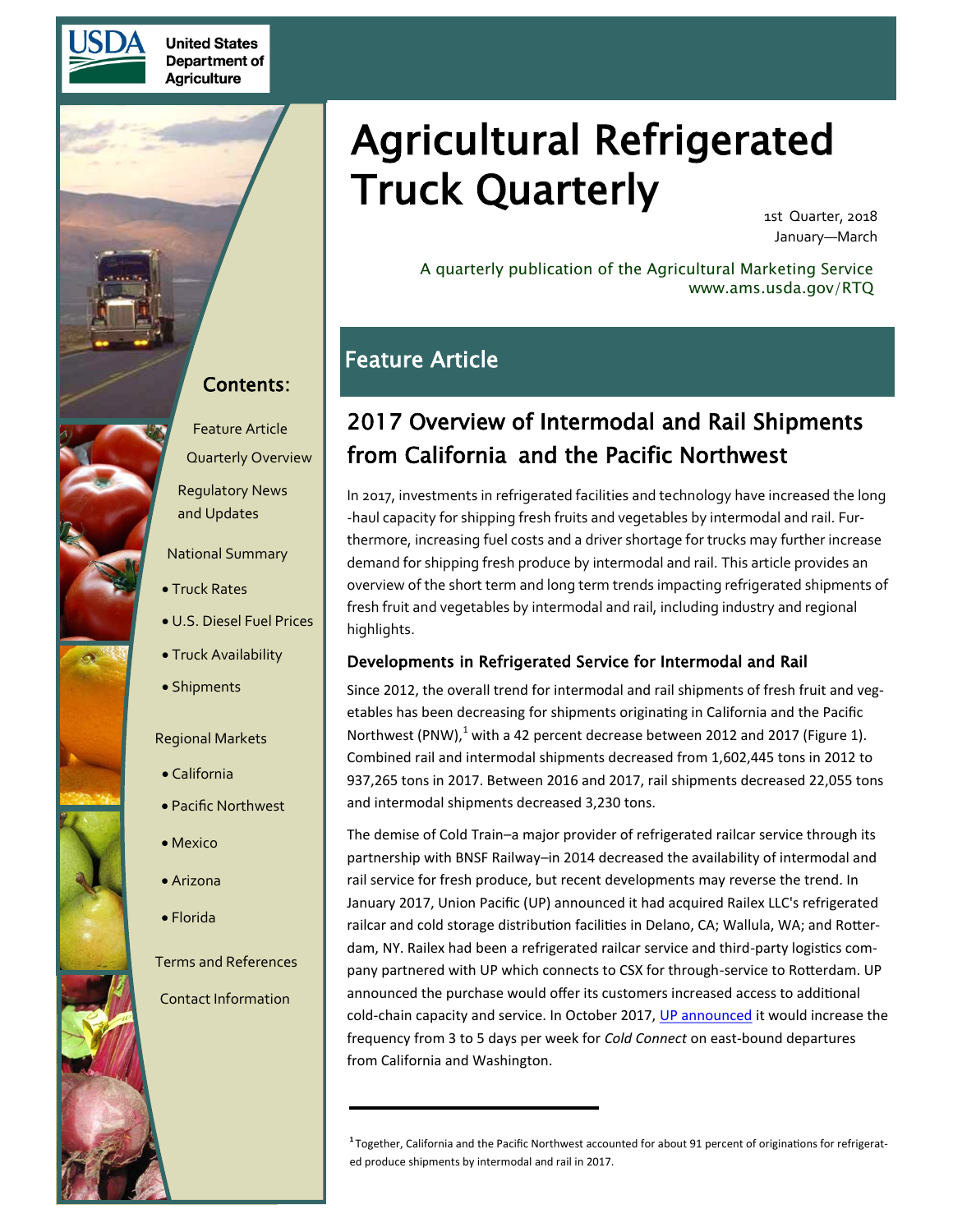

*Figure 1.California and PNW Intermodal and Rail Shipments: 2010-17 (Tons)*

*Source: Agricultural Marketing Service, Specialty Crops Program, Market News Division*

Furthermore, recent trends in rising diesel prices and truck rates may make refrigerated shipments by intermodal and rail more competitive relative to truck. Diesel prices rose from \$2.47 per gallon at the end of 2016 to \$2.87 per gallon by the end of 2017. According to [Tiger Cool Express,](http://www.tigercoolexpress.com/perishables-return-rail/) rising diesel prices make trucks a less competitive option to intermodal and rail. This is because diesel fuel makes up a higher percentage of the variable costs associated with truck movements. Thus, changes in diesel prices have a larger impact on truck pricing than rail pricing. Diesel fuel averaged close to \$4.00 per gallon in 2012, during the peak year for shipments by intermodal and rail, but shipments by intermodal and rail decreased in the following years as did diesel prices. However, increasing diesel prices could reverse this trend. In addition, strong economic growth in 2017 increased demand for shipments by truck, putting upward pressure on truck rates while decreasing capacity. Truck availability at most shipping points ranged from adequate to a full shortage throughout 2017, indicating tight truck capacity and potentially causing some shippers to consider seeking capacity for shipments of fresh produce via intermodal or rail.**<sup>2</sup>**

### Regional Highlights

#### **California**

In 2017, reported intermodal shipments of two types of lettuce—iceberg and romaine—increased from the previous year. Reported shipments increased 24 percent (10,125 tons) for iceberg lettuce and 28 percent (7,280) for romaine lettuce. Conversely, reported shipments of lemons decreased 50 percent (112,230 tons), possibly due to a lighter lemon crop in  $2017.<sup>3</sup>$ 

<sup>&</sup>lt;sup>2</sup> 4<sup>th</sup> [Quarter 2017 Agricultural Refrigerated Truck Quarterly](https://www.ams.usda.gov/sites/default/files/media/RTQ4thquarter2017.pdf), "Refrigerated Truck Rates Reach Historic Highs."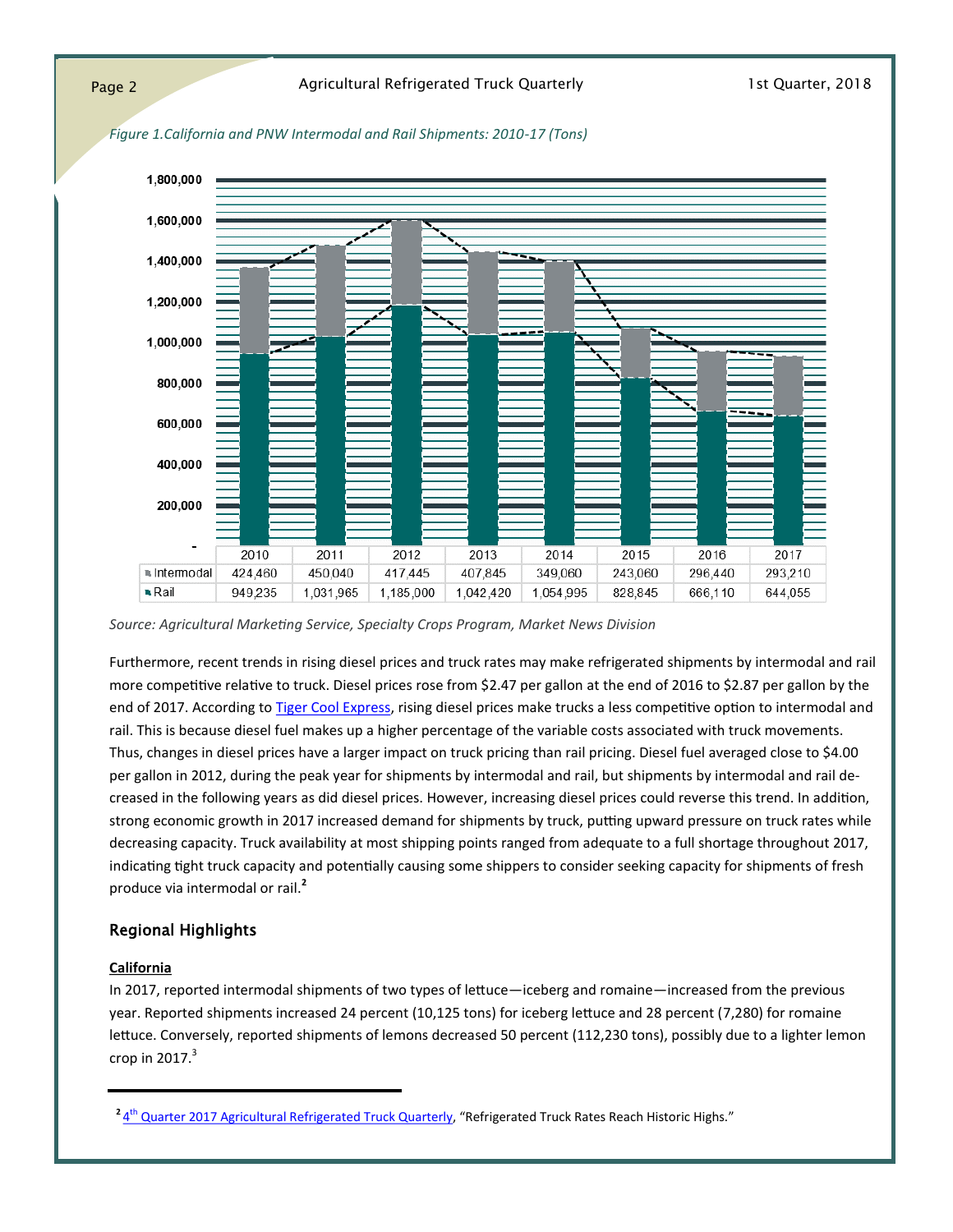### Agricultural Refrigerated Truck Quarterly **1st Quarter, 2018** Page 3

### *Table 1 Intermodal and Rail Shipments Originated in California during 2016 and 2017 (short tons)*

| Rail                       |         |         |                          |                          |         | <b>Intermodal</b> |                |                |
|----------------------------|---------|---------|--------------------------|--------------------------|---------|-------------------|----------------|----------------|
|                            | Volume  |         |                          | Change                   | Volume  |                   |                | Change         |
| <b>Commodity</b>           | 2016    | 2017    | <b>Tons</b>              | Percentage               | 2016    | 2017              | <b>Tons</b>    | Percent-       |
|                            |         |         |                          |                          |         |                   |                | age            |
| Apples                     | 275     |         | (275)                    | $-100%$                  | 745     | 400               | (345)          | -46%           |
| Artichokes                 |         |         |                          |                          | 175     | 25                | (150)          | $-86%$         |
| Avocados                   | 275     |         | (275)                    | $-100%$                  | 6,115   | 905               | (5,210)        | $-85%$         |
| <b>Broccoli</b>            | 7,390   | 4,210   | (3, 180)                 | $-43%$                   | 10,945  | 12,085            | 1,140          | 10%            |
| Cantaloupes                | 16,345  | 8,450   | (7, 895)                 | $-48%$                   | 8,325   | 7,260             | (1,065)        | $-13%$         |
| Carrots                    | 43,065  | 54,770  | 11,705                   | 27%                      | 8,620   | 13,210            | 4,590          | 53%            |
| Cauliflower                |         |         |                          | $\overline{\phantom{a}}$ | 3,440   | 5,720             | 2,280          | 66%            |
| Celery                     | 16,760  | 17,190  | 430                      | 3%                       | 28,085  | 35,385            | 7,300          | 26%            |
| Grapefruit                 | 160     | 240     | 80                       | 50%                      | 1,500   | 1,265             | (235)          | $-16%$         |
| Grapes                     | 475     | 1,470   | 995                      | 209%                     | 15,665  | 15,940            | 275            | 2%             |
| Grapes-Mixed Juice         |         |         |                          | $\overline{a}$           | 335     | 540               | 205            | 61%            |
| Honeydews                  | 2,680   | 4,215   | 1,535                    | 57%                      | 3,205   | 3,160             | (45)           | $-1%$          |
| Lemons                     | 1,335   | 70      | (465)                    | $-35%$                   | 25,820  | 12,115            | (13, 70)<br>5) | $-53%$         |
| Lettuce, Iceberg           |         | 75      | 75                       | $\mathbf{r}$             | 42,355  | 52,480            | 10,125         | 24%            |
| Lettuce, Processed         |         |         |                          | $\overline{a}$           |         | 25                | 25             | $\overline{a}$ |
| Lettuce, Romaine           |         |         | $\overline{a}$           | $\blacksquare$           | 25,720  | 33,000            | 7,280          | 28%            |
| Lettuce-Other              |         |         | $\overline{a}$           | $\overline{\phantom{0}}$ | 1,945   | 2,225             | 280            | 14%            |
| <b>Mixed And Misc Mel-</b> |         |         |                          | $\overline{a}$           | 125     |                   | (125)          | $-100%$        |
| ons                        |         |         |                          |                          |         |                   |                |                |
| <b>Nectarines</b>          |         | 2,270   | 2,270                    |                          | 2,290   | 2,825             | 535            | 23%            |
| <b>Onions Dry</b>          | 11,570  | 15,045  | 3,475                    | 30%                      | 15,115  | 7,940             | (7, 175)       | $-47%$         |
| Oranges                    | 66,785  | 53,300  | (13, 48)<br>5)           | $-20%$                   | 43,970  | 38,370            | (5,600)        | $-13%$         |
| Peaches                    | 3,665   | 5,385   | 1,720                    | 47%                      | 3,150   | 2,300             | (850)          | $-27%$         |
| Pears                      | 55      | 10,255  | 10,200                   | 18545%                   | 895     | 1,140             | 245            | 27%            |
| Peppers, Bell Type         |         |         |                          |                          | 1,510   | 4,780             | 3,270          | 217%           |
| Persimmons                 | 240     |         | (240)                    | $-100%$                  | 30      |                   | (30)           | $-100%$        |
| Plums                      | 1,695   | 3,235   | 1,540                    | 91%                      | 800     | 640               | (160)          | $-20%$         |
| Pomegranates               | 165     |         | (165)                    | $-100%$                  |         | 40                | 40             |                |
| Potatoes                   | 24,190  | 14,200  | (9,990)                  | $-41%$                   | 735     | 2,405             | 1,670          | 227%           |
| <b>Sweet Potatoes</b>      | 300     | 500     | 200                      | 67%                      | 4,440   | 4,080             | (360)          | $-8%$          |
| <b>Tomatoes</b>            |         |         | $\overline{\phantom{a}}$ | $\overline{\phantom{a}}$ | 1,745   | 3,020             | 1,275          | 73%            |
| Watermelons                |         |         |                          | $\overline{a}$           |         | 20                | 20             | $\blacksquare$ |
| Watermelons, Seed-         |         |         |                          |                          |         |                   |                |                |
| less                       |         | 55      | 55                       | $\overline{\phantom{a}}$ | 1.060   | 1,260             | 200            | 19%            |
| <b>Total</b>               | 197,425 | 195,735 | (1,690)                  | $-1%$                    | 258,860 | 264,560           | 5,700          | 2%             |

Source: **Annual Specialty Crops Shipments.** [Fresh Fruit and Vegetable Shipments by Commodities,](https://www.ams.usda.gov/market-news/fruit-and-vegetable-movement-reports?)  [States and Months.](https://www.ams.usda.gov/market-news/fruit-and-vegetable-movement-reports?) FVAS-4. Calendar Year 2017 and 2016. Table 3. Agricultural Marketing Service, Specialty Crops Program, Market News Division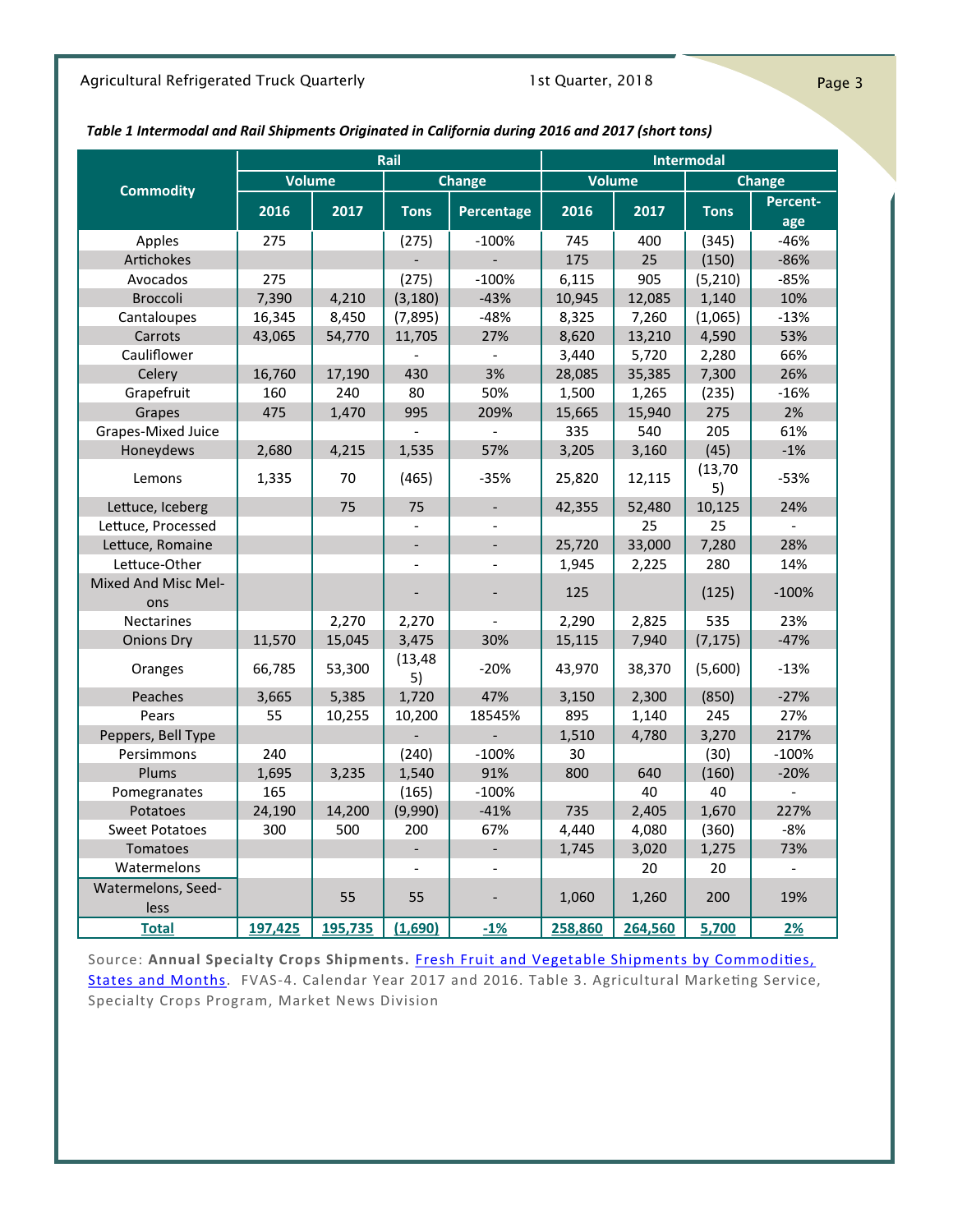In 2017, reported rail shipments of pears increased 18,545 percent (10,200 tons). USDA reported although overall pear production in the U.S is declining, production in California increased 9-10 percent due to favorable weather and a good bloom set.<sup>4</sup> Reported shipments decreased 20 percent (13,480 tons) for oranges due to the overall decline in annual citrus production and, specifically, the drought-stressed trees from the previous season in California.

#### **Pacific Northwest<sup>5</sup>**

In 2017, reported intermodal shipments decreased 72 percent (4,995 tons) for dry onions. The Packer reported poor market conditions in 2016 led to a decrease in onion acreage in the Colombia Basin in 2017.<sup>6</sup>

Reported rail shipments increased 5 percent (8,925 tons) for potatoes. According to [an article in Capital Press,](http://www.capitalpress.com/Idaho/20170911/railroads-announce-improvements-to-cold-connect-train) Union Pacific's refrigerated food train, *Cold Connect*, is using new refrigerated railcars specifically designed for potatoes and had an 18 percent increase in potato shipments in 2017. *Cold Connect* runs from Washington to New York in 8 to 9 days with stops along the way, including a stop in Idaho to load potatoes. This service is about 4 days quicker than conventional rail service as it uses a dedicated train and does not need to be reconfigured.

#### *Table 2 Intermodal and Rail Shipments Originated in Pacific Northwest during 2016 and 2017 (short tons)*

|                   |         | Rail          |             | <b>Intermodal</b> |        |               |                          |                        |  |
|-------------------|---------|---------------|-------------|-------------------|--------|---------------|--------------------------|------------------------|--|
| <b>Commodity</b>  |         | <b>Volume</b> |             | <b>Change</b>     |        | <b>Volume</b> | <b>Change</b>            |                        |  |
|                   | 2016    | 2017          | <b>Tons</b> | Percent-<br>age   | 2016   | 2017          | <b>Tons</b>              | <b>Percent-</b><br>age |  |
| Apples            | 120,275 | 114,550       | (5, 725)    | -5%               | 15,275 | 13,180        | (2,095)                  | $-14%$                 |  |
| <b>Onions Dry</b> | 153,830 | 130,310       | (23, 520)   | $-15%$            | 6,980  | 1,985         | (4,995)                  | $-72%$                 |  |
| Pears             | 380     | 330           | (50)        | $-13%$            | 1,130  | 2,045         | 915                      | 81%                    |  |
| <b>Potatoes</b>   | 194,080 | 203,005       | 8,925       | 5%                | 14,195 | 11,440        | (2,755)                  | $-19%$                 |  |
| Potatoes-<br>Seed | 120     | 125           | 5           | 4%                |        |               | $\overline{\phantom{0}}$ |                        |  |
| <b>Total</b>      | 468,685 | 448,320       | (20, 365)   | <u>-4%</u>        | 37,580 | 28,650        | (8,930)                  | $-24%$                 |  |

Source: **Annual Specialty Crops Shipments.** [Fresh Fruit and Vegetable Shipments by Commodities,](https://www.ams.usda.gov/market-news/fruit-and-vegetable-movement-reports?)  [States and Months.](https://www.ams.usda.gov/market-news/fruit-and-vegetable-movement-reports?) FVAS-4. Calendar Year 2017 and 2016. Table 3. Agricultural Marketing Service, Specialty Crops Program, Market News Division

**<sup>3</sup>**Offner, Jim. "Lighter lemon crop on tap this year." The Packer. October 17, 2017.

<sup>4</sup> USDA. *Fruit and Tree Nuts Outlook.* September 29, 2017.

 $<sup>5</sup>$  Idaho, Oregon, and Washington</sup>

<sup>&</sup>lt;sup>6</sup>Crawford, Chris. "Washington, Oregon onions delayed by weather." The Packer. August 14, 2017.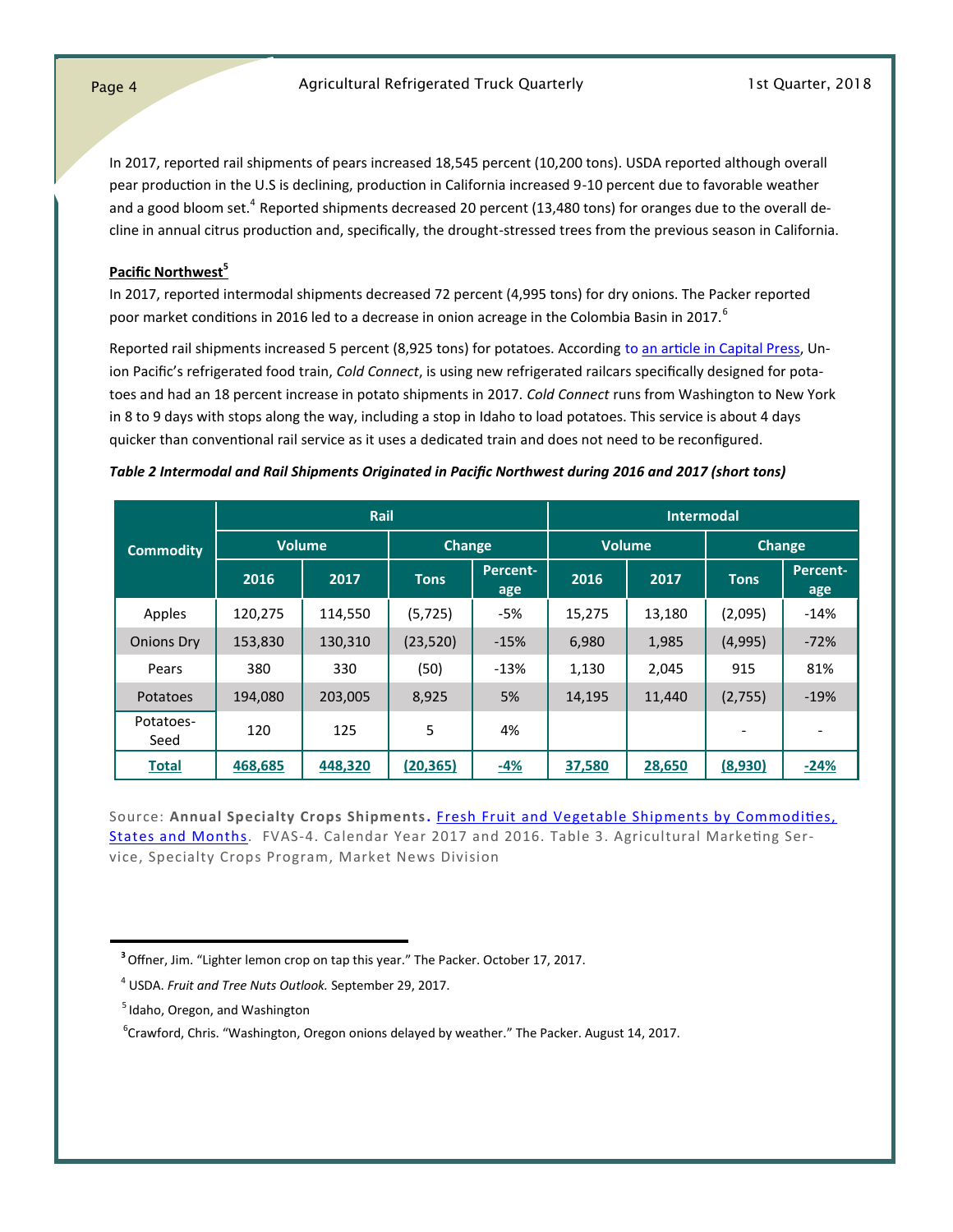### Conclusion

For some shippers, moving perishable goods by truck will always be the most economical option. However, improvements in the refrigerated supply chain for intermodal and rail may make this a viable option for additional shippers, especially over long-haul routes. Furthermore, even if shipments by rail typically take several days longer than by truck, shippers may be willing to trade time for capacity and lower costs if the truck capacity crunch and rising diesel prices persist.

*[Sergio.Sotelo@ams.usda.gov;](mailto:Sergio.Sotelo@ams.usda.gov) Adam.Sparger@ams.usda.gov*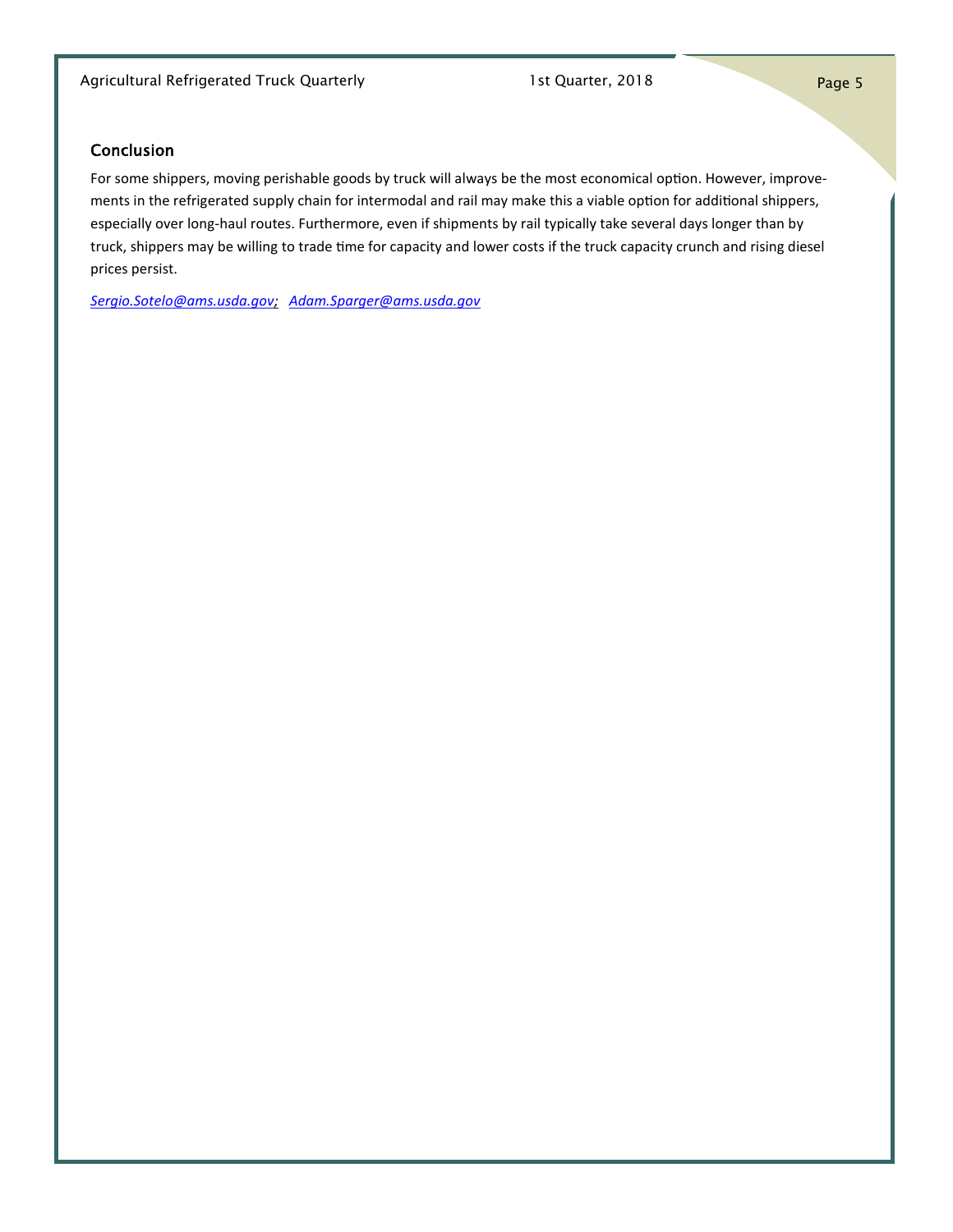# <span id="page-5-0"></span>Quarterly Overview

### Fruit and Vegetable Shipments

Reported U.S. truck shipments of fresh produce during the first quarter of 2018 were 7.99 million tons, 3 percent higher than the previous quarter, but 0.4 percent lower than the same quarter last year.

Shipments from Mexico were the highest in the first quarter, totaling 1.21 million tons and accounting for 38 percent of the total reported shipments of fresh fruits and vegetables. Shipments from the Pacific Northwest totaled 725,000 tons, representing 23 percent of the reported shipments. Movements from Arizona totaled nearly 300,000 tons, representing 9 percent of the reported total.

The following top five commodities accounted for 41 percent of the reported truck movements during the first quarter of 2018:

- ► Potatoes (14 percent)
- ► Apples (11 percent)
- ► Onion, dry (7 percent)
- ► Tomatoes (5 percent)
- ► Avocados (4 percent)

### Truck Rates

The table below provides a snapshot of quarterly truck rates for U.S. produce shipments over four mileage categories—0- 500, 501-1,500, 1,501-2,500, and 2,500+ miles. Please note the U.S. average truck rates provided below are calculated using weighted regional rates and volumes.

|                                                 |             | U.S. Average Fruit and Vegetable Truck Rates per Mile |                      |                 |
|-------------------------------------------------|-------------|-------------------------------------------------------|----------------------|-----------------|
|                                                 | o-500 miles | 501-1,500<br>miles                                    | 1,501-2,500<br>miles | $2,500$ miles + |
| Q <sub>1</sub> 2017                             | 2.81        | 1.86                                                  | 2.05                 | 1.05            |
| Q <sub>2</sub> 2017                             | 4.10        | 2.40                                                  | 2.12                 | 1.04            |
| Q3 2017                                         | 5.06        | 2.52                                                  | 2.25                 | 1.26            |
| Q <sub>4</sub> 2017                             | 3.16        | 2.55                                                  | 2.52                 | 1.22            |
| Q <sub>1</sub> 2018                             | 3.05        | 2.64                                                  | 2.54                 | 1.04            |
| Q4 Change from                                  | -3%         | २%                                                    | $0.5\%$              | $-14%$          |
| <b>Previous Quarter</b>                         |             |                                                       |                      |                 |
| Q4 Change from Same<br><b>Quarter Last Year</b> | 9%          | 41%                                                   | 23%                  | $0.3\%$         |
|                                                 |             |                                                       |                      |                 |

### Diesel Fuel

During the first quarter 2018, the U.S. diesel fuel price averaged \$3.02 per gallon—5 percent higher than the previous quarter and 18 percent higher than the same quarter last year.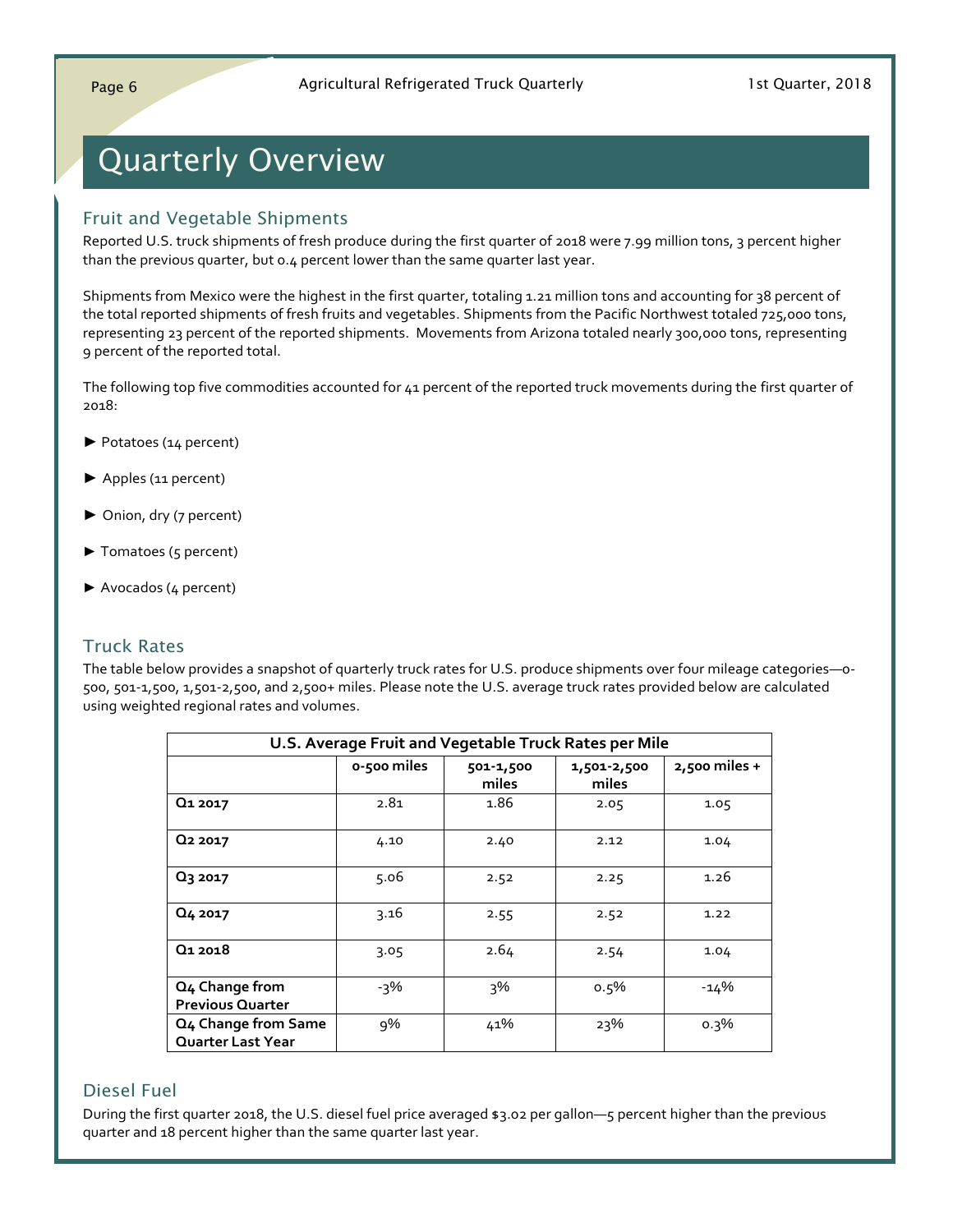# <span id="page-6-0"></span>Regulatory News and Updates

### **New Guidance on Driver Rules for Agricultural Commodities, Personal Conveyance**

On May 31, 2018, the Federal Motor Carrier Safety Administration (FMCSA) [announced](https://www.fmcsa.dot.gov/newsroom/fmcsa-announces-clarifying-regulatory-guidance-transportation-agricultural-commodities) new regulatory guidance clarifying the longstanding 150 air-miles and hours-of-service agricultural commodity exemption, as well as providing additional explanatory detail of the "personal conveyance" provision. With the announcement, FMCSA provided clarity on the use of the agricultural exemption and personal conveyance to both industry and law enforcement and said it was providing as much flexibility as possible for the industry, while maintaining safety. Documents, comments, and how the "source" of the commodity is determined for the 150 airmiles and hours-of-service agricultural commodity exemption can be viewed in Docket Number [FMCSA](https://www.regulations.gov/docket?D=FMCSA-2017-0360)-2017- [0360.](https://www.regulations.gov/docket?D=FMCSA-2017-0360) Documents and comments on the use of a laden or unladen commercial motor vehicle as a personal conveyance while off-duty, such as to find parking, can be viewed in Docket Number [FMCSA](https://www.regulations.gov/docket?D=FMCSA-2017-0108)-2017-0108.

### **Comments Available Concerning Exemption for MirrorEyeTM Camera Monitor System Technology**

On May 7, 2018, the comment period ended for Stoneridge, Inc.'s requested exemption from the Federal Motor Carrier Safety Regulations (FMCSR) to allow the installation of MirrorEye™ Camera Monitor System technology, as an alternative to the two rear-vision mirrors required by FMCSR. The initial request and comments may be viewed in Docket Number [FMCSA](http://www.regulations.gov/#!docketDetail;D=FMCSA-2018-0141)-2018-0141.

### **Large Truck and Bus Crash Facts 2016 is Now Available**

On May 8, 2018, the U.S. Department of Transportation's Federal Motor Carrier Safety Administration (FMCSA) [released](https://www.fmcsa.dot.gov/safety/data-and-statistics/large-truck-and-bus-crash-facts-2016) the 2016 annual edition of "Large Truck and Bus Crash Facts," which contains descriptive statistics about fatal, injury, and property damage for crashes involving large trucks and buses. Selected crash statistics on passenger vehicles are also presented for comparison purposes. The Analysis Division of the FMCSA organized the report into four chapters: trends, crashes, vehicles and people.

### **DOT Soliciting Applications for BUILD Grants**

On April 27, 2018, the Office of the Secretary of Transportation [solicited applications](https://www.transportation.gov/sites/dot.gov/files/docs/policy-initiatives/build/114796/fed-reg-build-nofo-2018_0.pdf) for the "Better Utilizing Investments to Leverage Development" or "BUILD Transportation Discretionary Grants." The Consolidated Appropriations Act, 2018 appropriated \$1.5 billion for the grants.

### **Comments Available Concerning Exemption for GPS Technology Installation**

On April 23, 2018, the comment period ended for the Traditional Trucking Corporation's (TTC) requested exemption from the Federal Motor Carrier Safety Regulations (FMCSR) to allow the installation of a Global Positioning System (GPS) device in areas allowed for vehicle safety technology. The initial request and comments may be viewed in Docket Number [FMCSA](http://www.regulations.gov/#!docketDetail;D=FMCSA-2018-0098)-2018-0098.

### **FHWA Makes \$60 Million Available for Advanced Transportation Technologies Grants**

On April 18, 2018, the U.S. Department of Transportation's Federal Highway Administration (FHWA) [released](https://www.fhwa.dot.gov/pressroom/fhwa1806.cfm) a [Notice of Funding Opportunity](https://www.grants.gov/web/grants/view-opportunity.html?oppId=303763) for States, cities, and other agencies to compete for \$60 million in the Advanced Transportation and Congestion Management Technologies Deployment Program (ACTMTD). ATCMTD provides grants to fund new technologies that improve transportation efficiency and safety, while working to improve the performance of U.S. transportation systems, reduce traffic congestion, and improve the safety of the traveling public.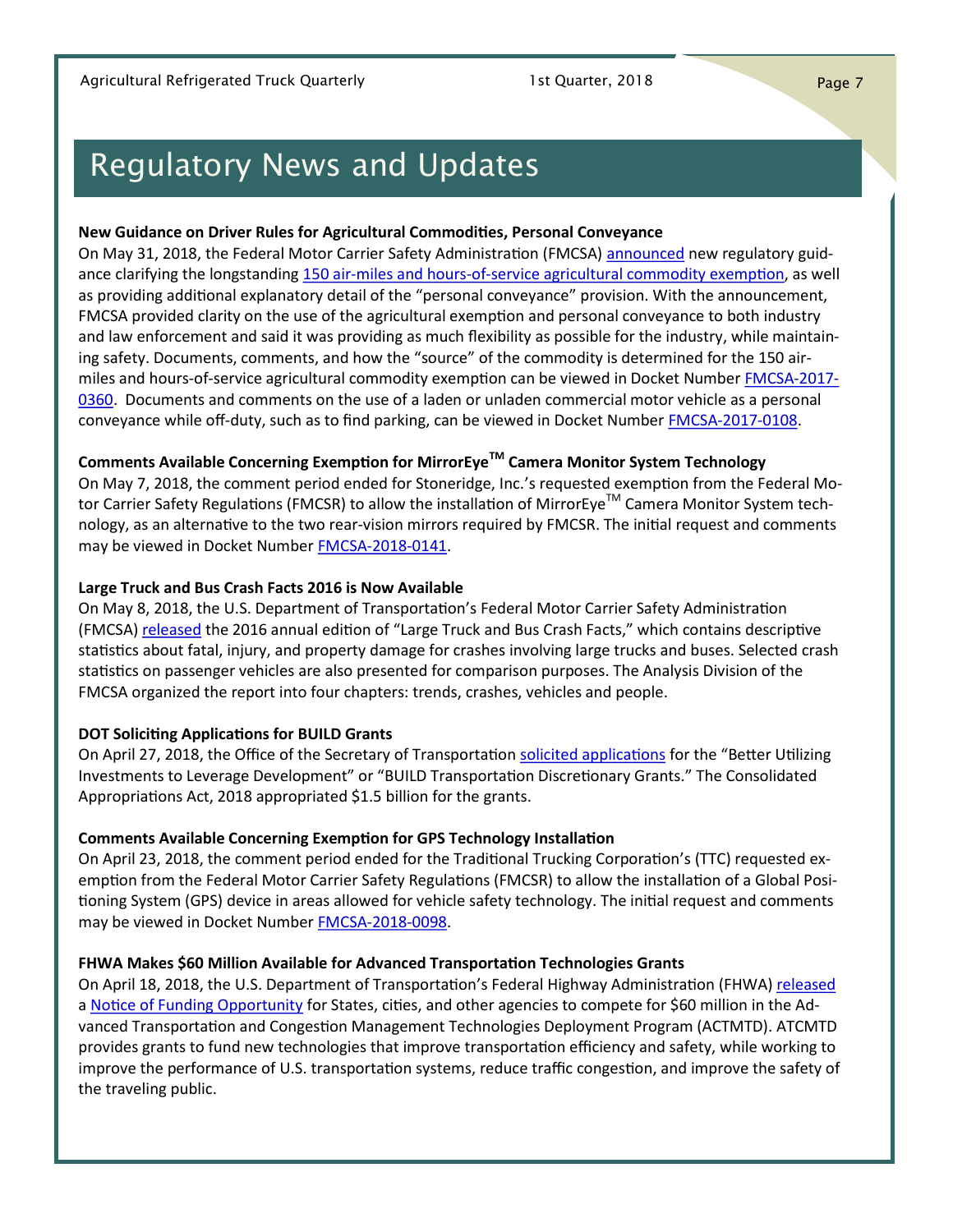### **FHWA Announces \$1 Billion in Emergency Relief for Road and Bridge Repairs**

On April 13, 2018, the U.S. Department of Transportation's Federal Highway Administration (FWHA) [an](https://www.transportation.gov/briefing-room/fhwa0518)[nounced](https://www.transportation.gov/briefing-room/fhwa0518) more than \$1 billion in reimbursable funds to States for road and bridge repairs. FHWA's emergency relief program reimburses States, territories, and Federal land management agencies for eligible expenses associated with damage from natural disasters or other emergency situations. The funds help to pay for the reconstruction or replacement of damaged highways and bridges, the arrangement of detours, and replacement of guardrails or other damaged safety devices.

### **Secretary Chao Commits to Continue Improvements to Infrastructure Review and Permitting Process**

On April 9, 2018, the Secretary of the U.S. Department of Transportation [signed](https://www.transportation.gov/briefing-room/secretary-chao-commits-continue-improvements-infrastructure-review-and-permitting) a Memorandum of Understanding (MOU) committing to follow the President's One Federal Decision framework for processing environmental reviews and permits for major infrastructure projects. The MOU states the agreement is based upon the following principles: "Establish a lead Federal Agency for the Complete Process;" "Commitment to Meeting the Lead Federal Agency's Permitting Timetable;" "Commitment to Conduct the Necessary Review Process Concurrently;" and "Automatic Elevation of Interagency Disputes."

### **Renewal of Exemption from CLP Requirements for Oregon Department of Transportation**

On April 4, 2018, FMCSA [announced](https://www.gpo.gov/fdsys/pkg/FR-2018-04-04/pdf/2018-06860.pdf) its decision to renew the Oregon Department of Transportation's (ODOT) exemption from the commercial learner's permit (CLP) requirements. The exemption allows ODOT and participating SDLAs to extend, to one year, the 180-day timeline for the CLP from the date of issuance, without requiring the CLP holder to retake the general and endorsement knowledge tests. Under the exemption, an applicant wishing to have a new CLP after the previous one expires will be required to take all applicable tests before a new CLP is issued.

### **Motor Carriers Challenge the Constitutionality of the Imposition of Excessive Tolls**

On March 15, 2018, Owner Operator Independent Drivers Association, Inc. and several other parties filed a [complaint](https://www.ooida.com/CourtActions/summary.asp?CaseNo=62) in the United States District Court for the Middle District of Pennsylvania. The complaint challenges the constitutionality of the imposition of excessive tolls, by the Pennsylvania Turnpike Commission, on the named Plaintiffs and on the members of the putative class of motor carriers, drivers, and motorists operating on the Pennsylvania Turnpike, which the Plaintiffs seek to represent.

### **DOT Announces TIGER Grants for 41 Projects in 43 States**

On March 9, 2018, the U.S. Department of Transportation (DOT) [announced](https://www.transportation.gov/briefing-room/dot1818National) the list of 41 recipients of nearly \$500 million in Fiscal Year 2017 discretionary grant funding for road, transit, maritime, and rail projects, through the Transportation Investment Generating Economic Recovery (TIGER). The TIGER program gave special consideration to projects that emphasized improved access to reliable, safe, and affordable transportation for communities in rural areas. Selected projects focus on improving infrastructure condition, addressing public health and safety, promoting regional connectivity, or facilitating economic growth or competitiveness.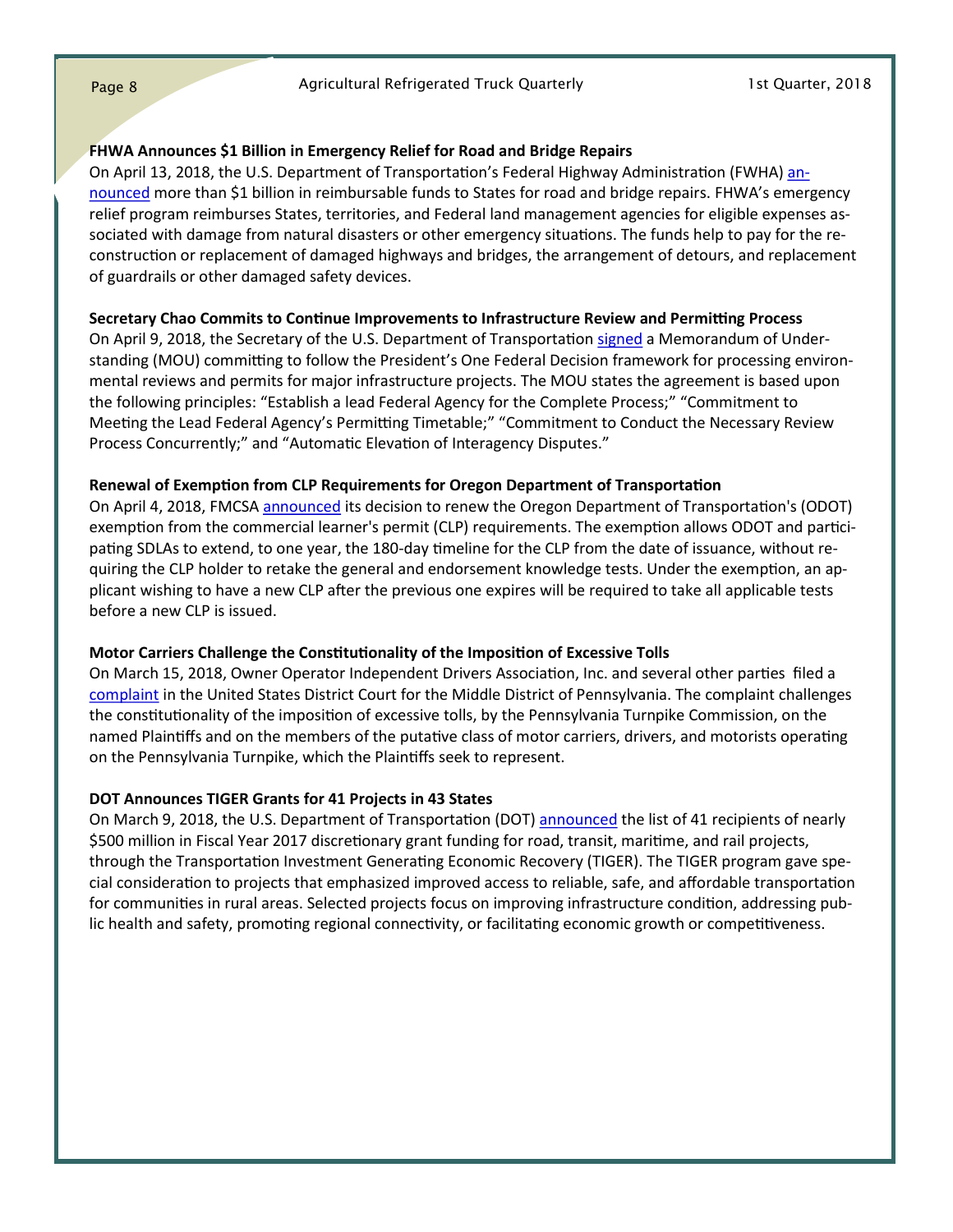# <span id="page-8-0"></span>National Summary

## U.S. Truck Rates



### **Table 1: Average U.S. Truck Rates for Selected Routes**

### **between 501 and 1500 miles (\$/Mile)**

|      | 1st Qtr | 2nd Qtr | 3rd Qtr | 4th Qtr | *Annual |
|------|---------|---------|---------|---------|---------|
| 2018 | 2.64    |         |         |         |         |
| 2017 | 1.86    | 2.40    | 2.52    | 2.55    | 2.33    |
| 2016 | 2.22    | 2.34    | 2.47    | 2.04    | 2.26    |
| 2015 | 2.47    | 2.62    | 2.43    | 2.36    | 2.47    |
| 2014 | 2.31    | 2.66    | 2.65    | 2.50    | 2.53    |
| 2013 | 2.24    | 2.60    | 2.62    | 2.31    | 2.44    |
| 2012 | 2.10    | 2.54    | 2.45    | 2.29    | 2.35    |
| 2011 | 2.02    | 2.60    | 2.77    | 2.26    | 2.41    |
| 2010 | 1.82    | 2.21    | 2.33    | 1.94    | 2.08    |
| 2009 | 1.85    | 1.99    | 2.02    | 1.86    | 1.93    |
| 2008 | 2.02    | 2.56    | 2.77    | 2.24    | 2.40    |
| 2007 | 1.89    | 2.23    | 2.25    | 2.03    | 2.10    |
| 2006 | 1.92    | 2.10    | 2.21    | 2.02    | 2.06    |

\*Annual: Weighted average rate for all 4 quarters.

Source: Agricultural Marketing Service, Specialty Crops Program, Market News Division

### **Table 2: Quarterly Rates for Key Origins by Month; 501-1500 miles (\$/Mile)**

|                    |                | <b>1st Qtr 2018</b> |              | 4th Qtr 2017   |      |                          |  |  |
|--------------------|----------------|---------------------|--------------|----------------|------|--------------------------|--|--|
| Origin             | <b>January</b> | <b>February</b>     | <b>March</b> | <b>October</b> |      | <b>November December</b> |  |  |
| Arizona            | 3.62           | 2.88                | 2.69         | 2.50           | 3.27 | 2.69                     |  |  |
| California         | 3.35           | 2.81                | 2.70         | 2.70           | 2.78 | 2.86                     |  |  |
| Florida            | 2.49           | 2.74                | 2.56         |                | 1.90 | 2.60                     |  |  |
| <b>Great Lakes</b> | 3.62           | 3.62                | 3.59         | 3.54           | 3.52 | 3.47                     |  |  |
| <b>New York</b>    | 2.99           | 3.02                | 2.87         | 3.14           | 2.95 | 2.40                     |  |  |
| <b>Other</b>       | 3.02           | 2.86                | 2.82         | 2.39           | 2.67 | 2.85                     |  |  |
| Mexico-Arizona     | 3.28           | 2.71                | 2.67         | 2.27           | 2.33 | 2.56                     |  |  |
| Mexico-Texas       | 3.29           | 2.71                | 2.77         | 2.25           | 2.31 | 2.53                     |  |  |
| PNW                | 2.65           | 2.24                | 2.18         | 2.05           | 2.37 | 2.82                     |  |  |
| Southeast          | 3.76           | 3.87                | 3.87         | 4.56           | 2.75 | 2.59                     |  |  |

Source: Agricultural M arketing Service, Specialty Crops Program, M arket News Division

Note: " n/a" indicates rates not available.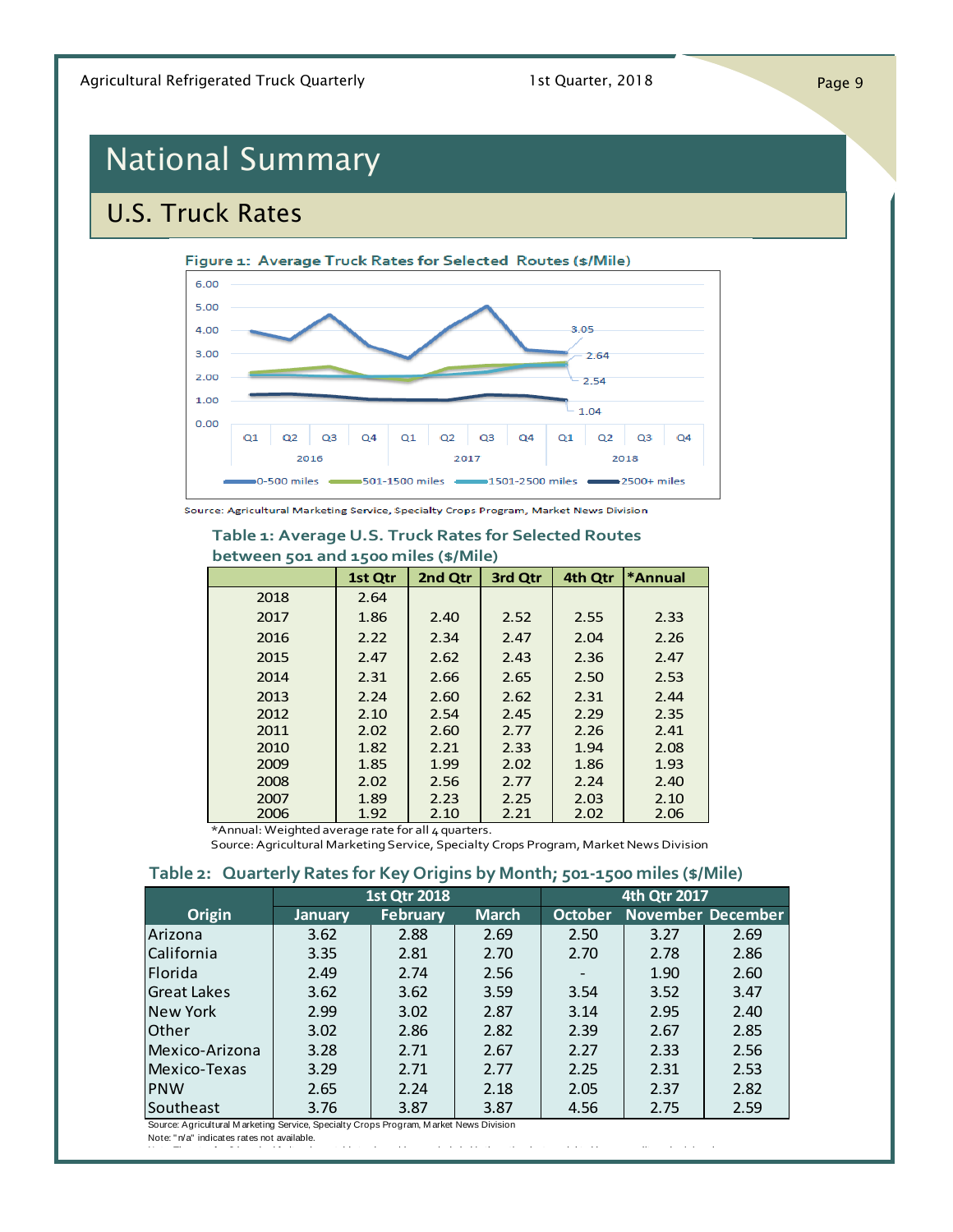### Truck Rates for Selected Routes

| Table 3: Origin-Destination Truck Rates for Selected Routes, 1st Quarter 2018 (\$/Mile) |                |                  |               |                |               |                    |       |          |              |           |
|-----------------------------------------------------------------------------------------|----------------|------------------|---------------|----------------|---------------|--------------------|-------|----------|--------------|-----------|
| <b>Origin</b>                                                                           |                |                  |               |                |               | <b>Destination</b> |       |          |              |           |
|                                                                                         | <b>Atlanta</b> | <b>Baltimore</b> | <b>Boston</b> | <b>Chicago</b> | <b>Dallas</b> | Los Angeles        | Miami | New York | Philadelphia | Seattle   |
| Arizona                                                                                 | 2.79           | 2.79             | 2.75          | 2.67           | 3.11          |                    | 2.84  | 2.81     | 2.79         |           |
| California                                                                              | 2.74           | 2.76             | 2.69          | 2.65           | 2.93          |                    | 2.76  | 2.77     | 2.76         | 2.92      |
| Florida                                                                                 | 2.38           | 2.92             | 2.68          | 2.03           |               |                    | 2.84  | 2.89     | 2.66         |           |
| <b>Great Lake</b>                                                                       | 3.46           | 3.49             | 3.90          | 4.31           | 3.19          |                    | 3.16  | 3.69     | 3.81         | $\cdot$   |
| Mexico-Arizona                                                                          |                |                  |               | 2.42           | 3.01          | 2.82               | 2.62  | 2.78     | 2.87         |           |
| Mexico-Texas                                                                            | 3.13           | 3.14             | 3.12          | 2.77           | 3.35          | 2.58               | 2.78  | 3.29     | 3.25         | 2.93      |
| New York                                                                                | 3.21           | 4.69             | 10.36         |                | 2.40          |                    | 2.71  | 12.08    | 6.89         |           |
| <b>Other</b>                                                                            | 2.80           | 2.80             | 3.37          | 2.81           | 3.62          | 2.42               | 2.72  | 3.34     | 2.97         |           |
| <b>PNW</b>                                                                              | 2.49           | 2.53             | 2.55          | 2.47           | 2.42          | 2.38               | 2.46  | 2.66     | 2.62         | 6.95      |
| Southeast                                                                               | 5.54           | 4.84             | 3.80          | 3.53           |               |                    | 3.25  | 4.64     | 4.49         | $\bullet$ |
| Source: Agricultural Marketing Service, Specialty Crops Program, Market News Division   |                |                  |               |                |               |                    |       |          |              |           |

### **Table 3: Origin-Destination Truck Rates for Selected Routes, 1st Quarter 2018 (\$/Mile)**

### Truck Rates for Selected Routes

### **Atlanta Baltimore Boston Chicago Dallas Los Angeles Miami New York Philadelphia Seattle<br>
5,854 7,254 7,962 5,419 4,038 7,396 7,396 7,596 7,392 7,392** Table 4: Origin-Destination Truck Rates for Selected Routes, 1st Quarter 2018 (\$/Truck)<br> **Origin**<br>
Arizona 5,854 7,254 7,962 5,419 4,038 **. 7,396 7,596 7,392**<br>
California 6,065 7,461 8,081 5,547 4,261 1,677 7,3748 7,584 3, Provided Provided Provident Prock Nates To Detected Nobles, Exchange 2010 (3, 110ck)<br>
Origin Destination<br>
Arizona 5,854 7,254 7,962 5,419 4,038 7,396 7,396 7,392<br>
California 6,065 7,461 8,081 5,547 4,261 1,310 2,763 3,768 Philadelphia Seat<br>
Arizona 5,854 7,254 7,962 5,419 4,038 7,396 7,596 7,392 .<br>
California 6,065 7,461 8,081 5,547 4,261 1,431 1,431 1,431 1,431 1,431 1,431 1,431 1,431 1,431 1,431 1,431 1,431 1,431 1,431 1,431 1,431 1,431 1 Arizona<br>
Arizona 5,854 7,254 7,962 5,419 4,038 7,396 7,596 7,392<br>
California 6,065 7,461 8,081 5,547 4,261 7,677 7,748 7,584 3,3<br>
Florida 1,310 2,763 3,374 4,340 1,431 3,551 681 3,442 2,948<br>
Great Lake 3,490 3,974 4,340 1, Mexico-Arizona . . . 4,350 2,950 1,581 5,962 6,962 6,885 . Elorida<br>
Great Lake<br>
Mexico-Texas 3,490 3,974 4,340 4,340 4,3551<br>
Mexico-Texas 3,604 5,623 6,858 3,962 1,677 4,123 4,246 6,581 6,181 7,027<br>
New York 3,213 1,546 1,762 . 4,000 4,000 1,581 4,246 6,581 6,181 7,027 Nexico-Arizona<br>
Mexico-Arizona<br>
New York 3,213 1,546 1,762 1,762 1,762 1,762 1,81 2,931 2,250 1,812 1,812 1,585 1,865<br>
Other 1,762 1,762 1,762 2,381 2,033 2,250 5,368 4,310 3,744 3,744 Other PNW<br>
PNW 1975.516 5,922 6,988 4,359 4,369 4,403 2,982 7,086 6,758 6,535 97<br>  $\begin{bmatrix} 3,504 \ 3,604 \ 3,213 \ 5,516 \ 5,962 \ 5,516 \ 5,962 \ 5,516 \ 5,962 \ 5,962 \ 5,516 \ 5,962 \ 5,962 \ 5,962 \ 5,962 \ 5,962 \ 5,962 \ 5,962 \ 5,962 \$ Nexico-Texas 3,604 5,623 6,858 3,962 1,530 4,301 4,246 6,581 6,181 7,027<br>
New York 3,213 1,546 1,762 4,000 4,400 3 3,937 1,812 1,585<br>
Other 2,947 4,354 4,003 2,381 2,033 2,250 5,368 4,310 3,744<br>
Southeast 2,057 1,796 2,979 Southeast 2,057 1,796 2,979 3,000 . . 2,500 2,614 2,114 . **Origin Destination**

### **Table 4: Origin-Destination Truck Rates for Selected Routes, 1st Quarter 2018 (\$/Truck)**

Source: Agricultural Marketing Service, Specialty Crops Program, Market News Division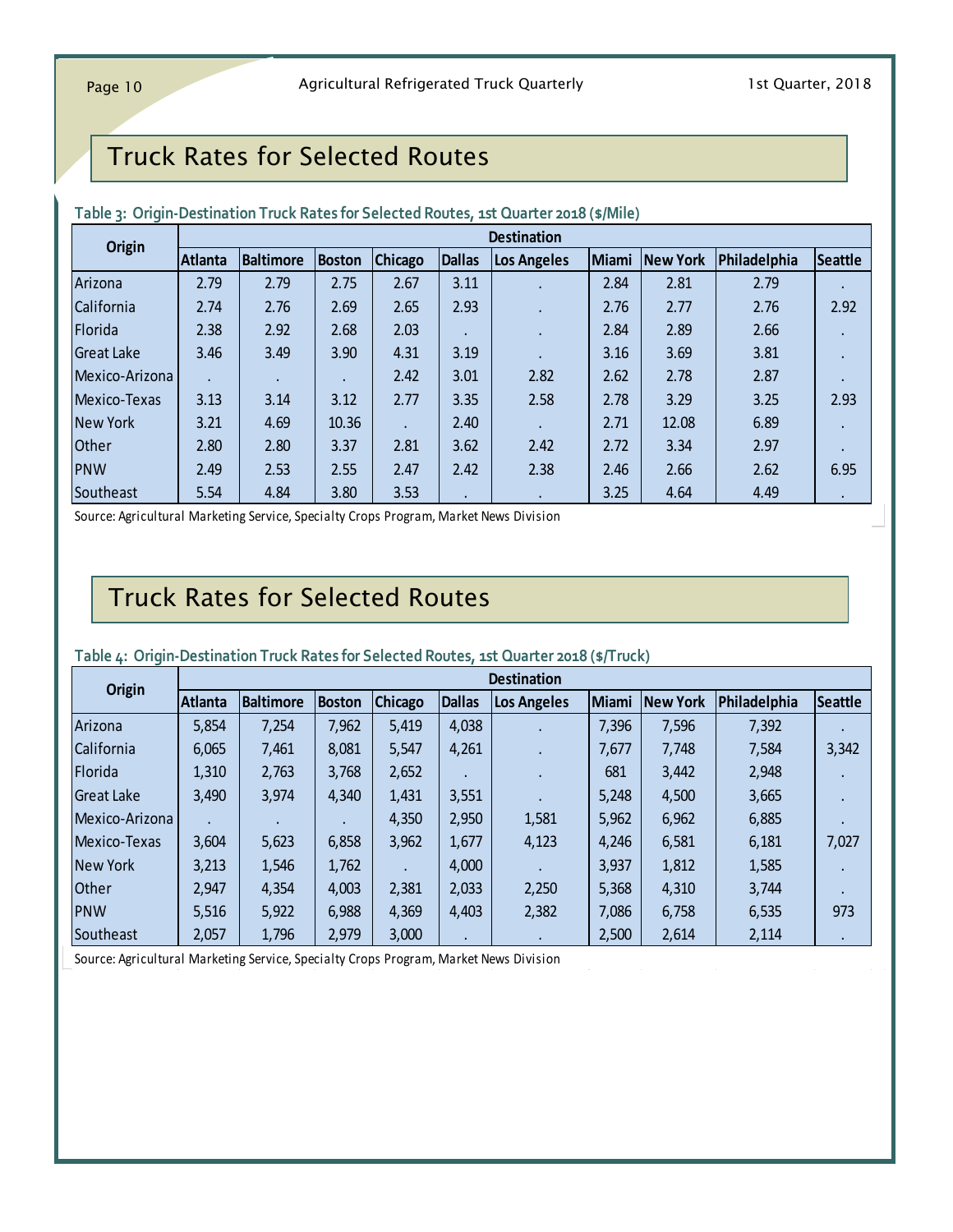### <span id="page-10-0"></span>U.S. Diesel Fuel Prices

The diesel fuel price provides a proxy for trends in U.S. truck rates. Diesel fuel is a significant expense for fruit and vegetable movements.



**Source: Energy Information Administration/U.S. Department of Energy**

| <b>Location</b>         | <b>Price</b> | <b>Change From</b> |                                 |  |  |  |
|-------------------------|--------------|--------------------|---------------------------------|--|--|--|
|                         |              |                    | Last Quarter Same Qtr Last Year |  |  |  |
| East Coast              | 3.06         | 0.20               | 0.44                            |  |  |  |
| New England             | 3.12         | 0.28               | 0.47                            |  |  |  |
| <b>Central Atlantic</b> | 3.25         | 0.24               | 0.48                            |  |  |  |
| Lower Atlantic          | 2.91         | 0.14               | 0.40                            |  |  |  |
| Midwest                 | 2.96         | 0.13               | 0.46                            |  |  |  |
| <b>Gulf Coast</b>       | 2.82         | 0.15               | 0.40                            |  |  |  |
| Rocky Mountain          | 2.96         | 0.00               | 0.40                            |  |  |  |
| <b>West Coast</b>       | 3.41         | 0.14               | 0.55                            |  |  |  |
| California              | 3.66         | 0.22               | 0.72                            |  |  |  |
| U.S.                    | 3.02         | 0.15               | 0.45                            |  |  |  |

### **Table 5: 1st Quarter 2018 Average Diesel Fuel Prices (All Types - \$/Gallon)**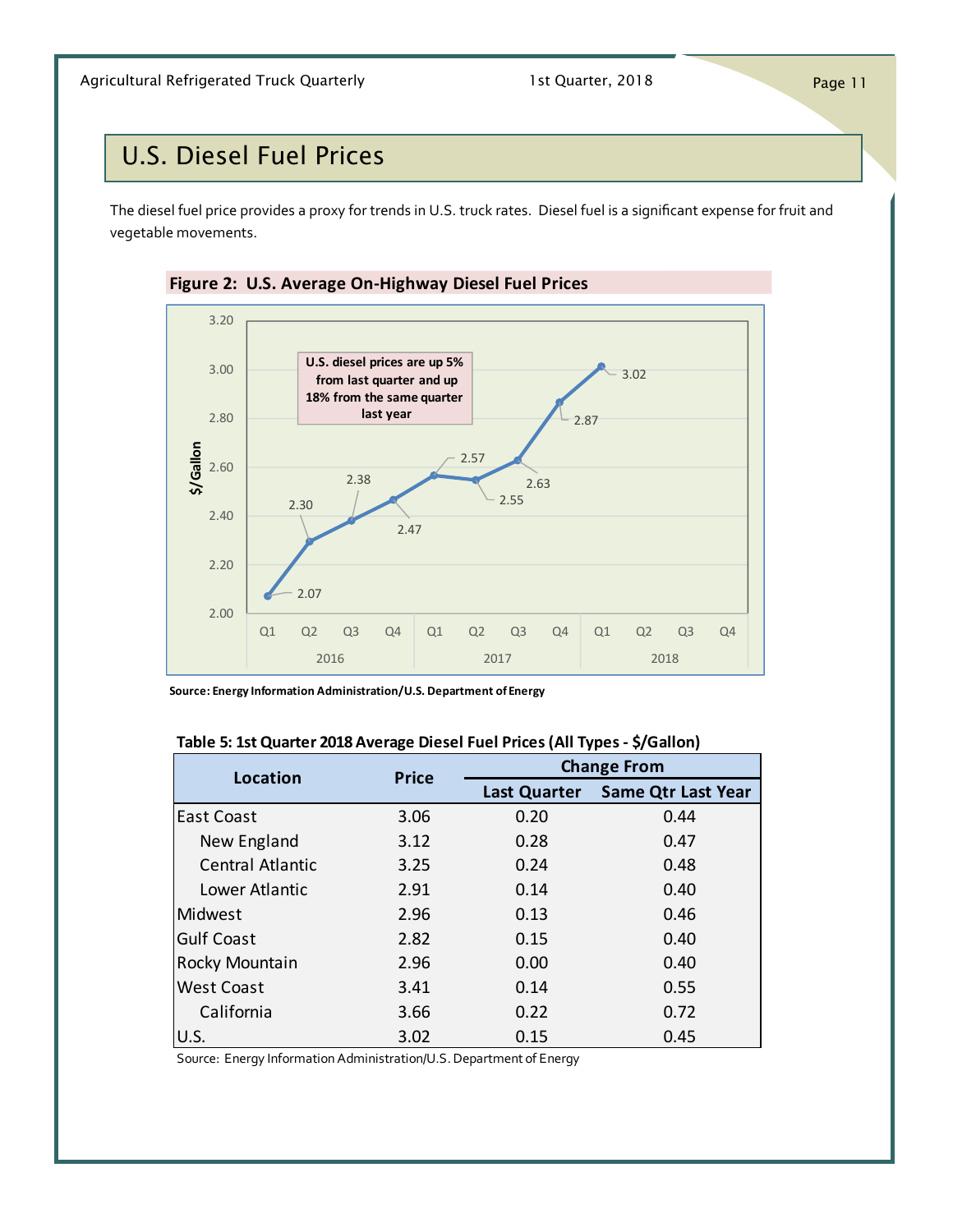### Relationship Between Diesel Fuel and Truck Rates

The diesel fuel price provides a proxy for trends in U.S. truck rates. Diesel fuel is a significant expense for fruit and vegetable movements.





Sources:

Diesel Fuel: Energy Information Administration/U.S. Department of Energy

Truck Rate: Agricultural Marketing Service, Specialty Crops Program, Market News Division

#### **Table 6: Average Diesel Fuel Prices and Truck Rates**

|      |                |                                | <b>Truck Rates</b> |               |              | % Change From: |                           |
|------|----------------|--------------------------------|--------------------|---------------|--------------|----------------|---------------------------|
|      |                | <b>Diesel</b>                  | (S/mile)           |               | Last Qtr     |                | <b>Same Qtr Last Year</b> |
|      |                | <b>Fuel</b><br>$(\frac{1}{2})$ | 501-1500<br>miles  | <b>Diesel</b> | <b>Truck</b> | <b>Diesel</b>  | <b>Truck</b>              |
| 2016 | Q <sub>1</sub> | 2.07                           | 2.22               | $-15%$        | $-6%$        | $-29%$         | $-10%$                    |
|      | Q <sub>2</sub> | 2.30                           | 2.34               | 11%           | 5%           | $-19%$         | $-11%$                    |
|      | Q <sub>3</sub> | 2.38                           | 2.47               | 3%            | 6%           | $-10%$         | 2%                        |
|      | Q4             | 2.47                           | 2.04               | 4%            | $-17%$       | 2%             | $-14%$                    |
| 2017 | Q1             | 2.57                           | 1.86               | 4%            | $-9%$        | 24%            | $-16%$                    |
|      | Q <sub>2</sub> | 2.55                           | 2.40               | $-1%$         | 29%          | 11%            | 3%                        |
|      | Q <sub>3</sub> | 2.63                           | 2.52               | 3%            | 5%           | 11%            | 2%                        |
|      | Q4             | 2.87                           | 2.55               | 9%            | 1%           | 16%            | 25%                       |
| 2018 | Q1             | 3.02                           | 2.64               | 5%            | 4%           | 18%            | 42%                       |
|      | Q <sub>2</sub> |                                |                    |               |              |                |                           |
|      | Q <sub>3</sub> |                                |                    |               |              |                |                           |
|      | Q4             |                                |                    |               |              |                |                           |

Sources:

Diesel Fuel: Energy Information Administration/U.S. Department of Energy

Truck Rates: Agricultural Marketing Service, Specialty Crops Program, Market News Division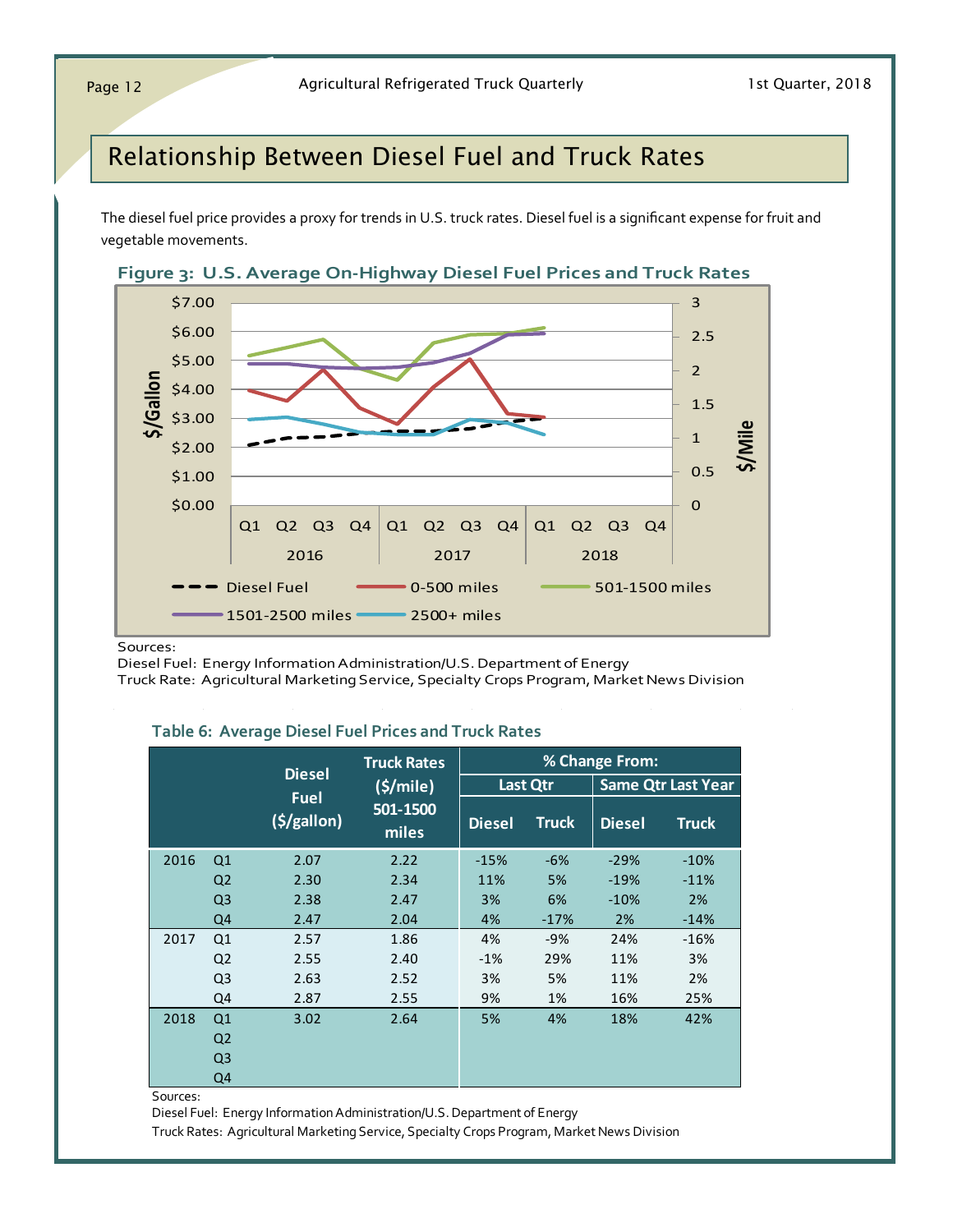1st Quarter 2018 Comparison Analysis

Diesel fuel prices averaged \$3.02 per gallon this quarter, 5 percent higher than last quarter and 18 percent higher than the same quarter last year. Average truck rates for shipments between 501 and 1,500 miles were \$2.64 per mile, 3 percent higher than the previous quarter and 42 percent higher than the same quarter last year.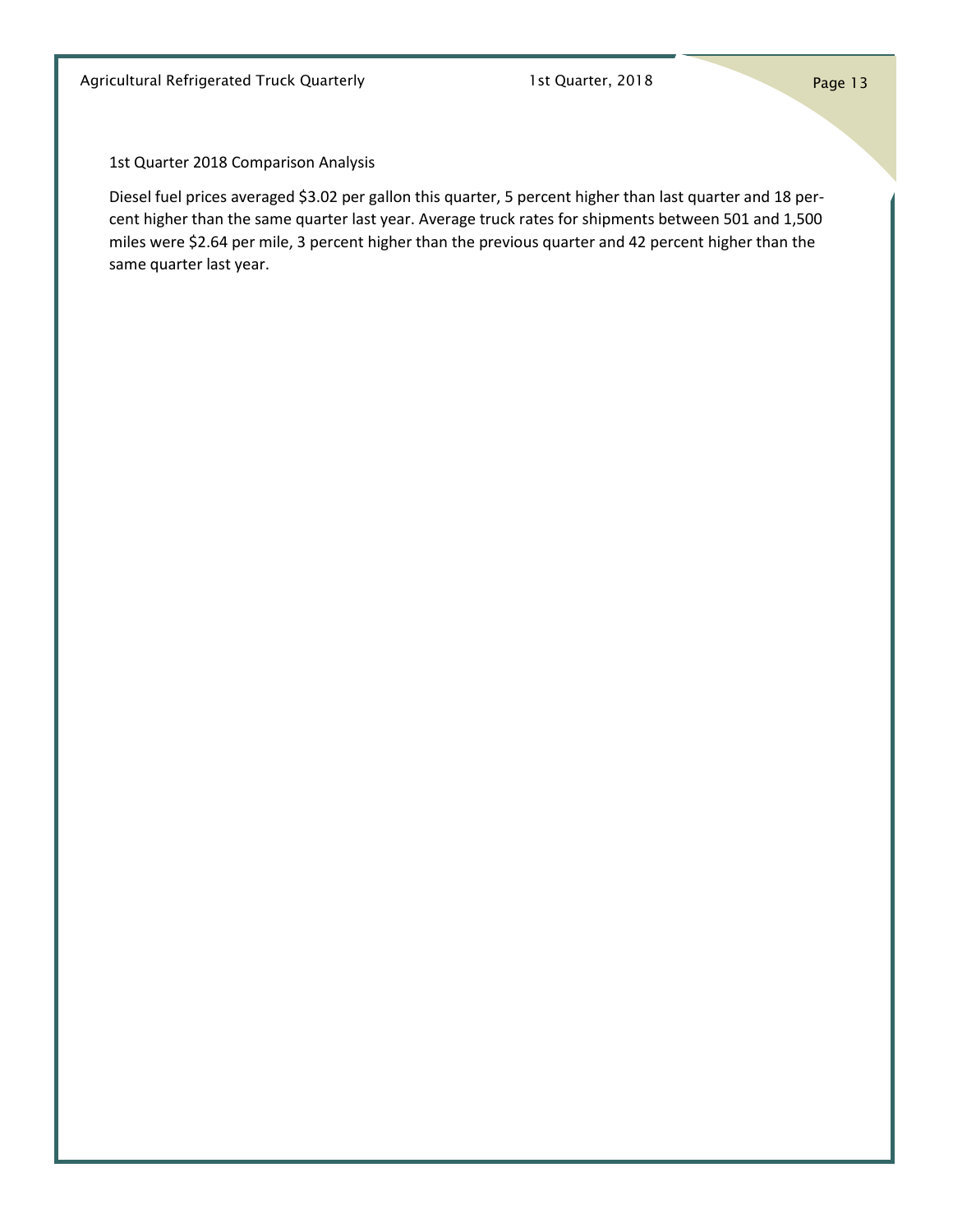## <span id="page-13-0"></span>Quarterly Truck Availability

### **Table 7: U.S. Fresh Fruit and Vegetable Truck Availability, 1st Quarter 2018**

|                                                   |                                                                          |                |                         |                         |                           |                         | <b>Truck Availability</b> |                         |                         |                         |                            |                         |                |                         |
|---------------------------------------------------|--------------------------------------------------------------------------|----------------|-------------------------|-------------------------|---------------------------|-------------------------|---------------------------|-------------------------|-------------------------|-------------------------|----------------------------|-------------------------|----------------|-------------------------|
| Region <sup>1</sup>                               | Commodity <sup>1</sup>                                                   | Surplus - 1    |                         |                         | <b>Slight Surplus - 2</b> |                         |                           | Adequate - 3            |                         |                         | <b>Slight Shortage - 4</b> |                         | Shortage - 5   |                         |
|                                                   |                                                                          |                |                         |                         |                           |                         |                           | Week Ending $1$         |                         |                         |                            |                         |                |                         |
| CALIFORNIA, CENTRAL, AND WESTERN ARIZONA          |                                                                          | 1/2            | 1/9                     | 1/16                    | 1/23                      | $1/30$                  | 2/6                       | 2/13                    | 2/20                    | 2/27                    | 3/6                        | 3/13                    | 3/20           | 3/27                    |
| Imperial, Palo Verde And Coachella Valleys,       | Broccoli, Cauliflower, Iceberg Lettuce, Leaf Lettuce, Lettuce            | 5              | 5                       | 5                       | $\overline{4}$            | 3                       | 3                         | 3                       | 3                       | 3                       | 3                          | $\overline{\mathbf{3}}$ | 3              | 4                       |
| <b>California And Central And Western Arizona</b> | Romaine, Leaf Lettuce,                                                   |                |                         |                         |                           |                         |                           |                         |                         |                         |                            |                         |                |                         |
| <b>Kern District California</b>                   | Carrots, Grapes                                                          | 5              | 5                       | 5                       | 4                         | 3                       | 3                         | 3                       | 3                       | 3                       | 3                          | 3                       | 3              | 4                       |
| <b>Oxnard District California</b>                 | Leaf Lettuce, Lettuce Romaine, Cabbage, Celery, Cilantro, Kale,          | 5              | 5                       | 5                       | $\overline{4}$            | 3                       | 3                         | 3                       | 3                       | $\overline{3}$          | 3                          | 3                       | 3              | 4                       |
| San Joaquin Valley California                     | Apples, Kiwi                                                             | 5              | 5                       | 5                       | $\overline{3}$            | 3                       | $\overline{3}$            | 3                       | $\overline{\mathbf{3}}$ | $\overline{\mathbf{3}}$ | $\overline{3}$             | 3                       | 3              |                         |
| Santa Maria California                            | Broccoli, Cauliflower, Celery, Strawberries                              | 5              | 5                       | 5                       | $\overline{4}$            | $\overline{\mathbf{3}}$ | $\overline{\mathbf{3}}$   | $\overline{\mathbf{3}}$ | $\overline{\mathbf{3}}$ | $\overline{\mathbf{3}}$ | $\overline{\mathbf{3}}$    | $\overline{3}$          | 3              | 4                       |
| South District California                         | Avocados, Citrus                                                         | 5              | 5                       | $\overline{a}$          | $\overline{\mathbf{3}}$   | $\overline{3}$          | $\overline{3}$            | $\overline{\mathbf{3}}$ | $\overline{\mathbf{3}}$ | $\overline{\mathbf{3}}$ | $\overline{3}$             | $\overline{3}$          | 3              | $\overline{\mathbf{3}}$ |
| Salinas-Watsonville California                    | Broccoli, Cauliflower                                                    |                |                         |                         |                           |                         |                           |                         |                         |                         |                            |                         | $\overline{3}$ | 4                       |
| <b>FLORIDA</b>                                    |                                                                          | 1/2            | 1/9                     | 1/16                    | 1/23                      | $1/30$                  | 2/6                       | 2/13                    | 2/20                    | 2/27                    | 3/6                        | 3/13                    | 3/20           | 3/27                    |
| Central & South Florida                           | Berries, Mixed Vegetables, Tomatoes                                      | 5              | $\overline{a}$          | 3                       | $\overline{\mathbf{3}}$   | $\boldsymbol{l}$        | 4                         | Δ                       | $\overline{\mathbf{3}}$ | 3                       | $\overline{3}$             | $\overline{3}$          | 3              | 3                       |
| <b>South Florida</b>                              | <b>Melons</b>                                                            | 4              | 3                       | 3                       | $\overline{\mathbf{3}}$   | 3                       | 4                         | 3                       | 3                       | $\overline{3}$          |                            | 3                       | 3              | 3                       |
| Florida                                           | Potatoes                                                                 |                |                         |                         |                           |                         | $\overline{3}$            | $\overline{3}$          | $\overline{3}$          | $\overline{3}$          | 3                          | $\overline{3}$          | 3              | $\overline{3}$          |
| <b>GREAT LAKE (MI &amp; WI)</b>                   |                                                                          | 1/2            | 1/9                     | 1/16                    | 1/23                      | 1/30                    | 2/6                       | 2/13                    | 2/20                    | 2/27                    | 3/6                        | 3/13                    | 3/20           | 3/27                    |
| <b>Central Wisconsin</b>                          | Onions, Potatoes                                                         | 5              | 5                       | 5                       | 4                         | 3                       | 3                         | 3                       | 3                       | 3                       | 3                          | 3                       | 3              | 3                       |
| Michigan                                          | Apples                                                                   | $\overline{3}$ | 4                       | $\overline{\mathbf{A}}$ | $\Delta$                  | $\overline{3}$          | $\overline{3}$            | $\overline{3}$          | $\overline{\mathbf{3}}$ | $\overline{3}$          | $\overline{\mathbf{3}}$    | $\overline{3}$          | 3              | 3                       |
| <b>MEXICO BORDER CROSSINGS</b>                    |                                                                          | 1/2            | 1/9                     | 1/16                    | 1/23                      | 1/30                    | 2/6                       | 2/13                    | 2/20                    | 2/27                    | 3/6                        | 3/13                    | 3/20           | 3/27                    |
| <b>Mexico Crossings Through Nogales, Arizona</b>  | Mixed Vegetables, Cucumber, Honeydew, Squash, Tomato,<br>Watermelon      | 5              | 5                       | 5                       | 4                         | 3                       | 3                         | 3                       | 3                       | 3                       | 3                          | 3                       | Δ              | 4                       |
| <b>Mexico Crossings Through Texas</b>             | Broccoli, Carrots, Tomatoes, Limes, Mangoes, Mixed Fruits,<br>Vegetables | 5              | 5                       | 5                       | $\overline{4}$            | 3                       | 3                         | $\overline{3}$          | $\overline{\mathbf{3}}$ | $\overline{3}$          | $\overline{3}$             | $\overline{4}$          | Δ              | 4                       |
| PACIFIC NORTHWEST (ID, OR, & WA)                  |                                                                          | 1/2            | 1/9                     | 1/16                    | 1/23                      | $1/30$                  | 2/6                       | 2/13                    | 2/20                    | 2/27                    | 3/6                        | 3/13                    | 3/20           | 3/27                    |
| Columbia Basin Washington                         | Onions, Potatoes                                                         | 4              | 5                       | 5                       | 5                         | 5                       | 3                         | 3                       | $\overline{\mathbf{3}}$ | $\overline{\mathbf{3}}$ | 3                          | 3                       | 3              | 3                       |
| Idaho And Malheur County, Oregon                  | Onions                                                                   | 5              | 5                       | 5                       | 5                         | 5                       | 3                         | $\overline{3}$          | $\overline{\mathbf{3}}$ | $\overline{\mathbf{3}}$ | 3                          | $\overline{3}$          | $\overline{3}$ | 3                       |
| Upper Valley, Twin Falls-Burley District Idaho    | Potatoes                                                                 | 5              | 5                       | 5                       | 5                         | 5                       | 5                         | $\overline{3}$          | $\overline{\mathbf{3}}$ | 3                       | 3                          | $\overline{\mathbf{3}}$ | 3              | 3                       |
| Yakima Valley & Wenatchee District                | Apples, Pears                                                            | 5              | 5                       | 5                       | $\overline{4}$            | 3                       | $\overline{a}$            | $\overline{3}$          | 3                       | $\overline{\mathbf{3}}$ | $\overline{3}$             | $\overline{3}$          | 3              | 3                       |
| Washington                                        |                                                                          |                |                         |                         |                           |                         |                           |                         |                         |                         |                            |                         |                |                         |
| SOUTHEAST (GA, SC, & NC)                          |                                                                          | 1/2            | 1/9                     | 1/16                    | 1/23                      | 1/30                    | 2/6                       | 2/13                    | 2/20                    | 2/27                    | 3/6                        | 3/13                    | 3/20           | 3/27                    |
| <b>Eastern North Carolina</b>                     | <b>Sweet Potatoes</b>                                                    | 4              | Δ                       | 3                       |                           | 4                       | 5                         | 5                       | 5                       | 5                       | 5                          | 5                       | 5              | 5                       |
| South Georgia                                     | Cabbage, Brocolli, Greens                                                | 3              | $\overline{\mathbf{3}}$ |                         |                           |                         |                           |                         |                         |                         |                            |                         |                |                         |

<sup>1</sup> Regions reported and commodities shipped vary by week, month, season, and year. Within a region, truck availability may vary by commodity and destination. Source: weekly Specialty Crops Program Truck Rate Report, Agricultural Marketing Service, Specialty Crops Program, Market News Division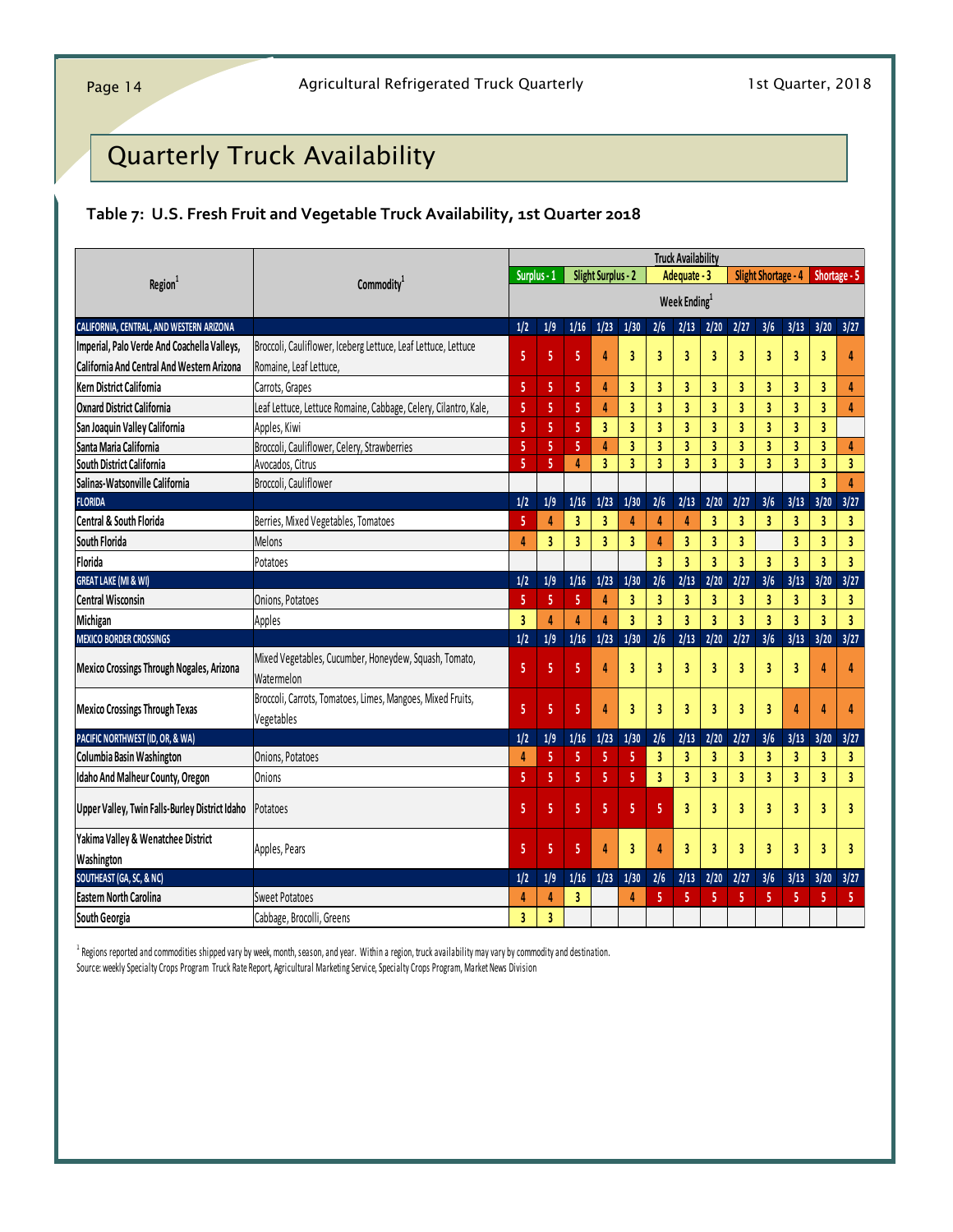## <span id="page-14-0"></span>Reported U.S. Shipments



Source: Agricultural Marketing Service, Specialty Crops Program, Market News Division

| Table 8: Reported U.S. Fruit and Vegetable Shipments (1,000 Tons)                     |       |                                                                |       |       |        |
|---------------------------------------------------------------------------------------|-------|----------------------------------------------------------------|-------|-------|--------|
| Year                                                                                  |       | 1st Quarter   2nd Quarter   3rd Quarter   4th Quarter   Annual |       |       |        |
| 2018                                                                                  | 7,988 |                                                                |       |       | 7,988  |
| 2017                                                                                  | 8,017 | 9,518                                                          | 8,334 | 7,722 | 33,592 |
| 2016                                                                                  | 7,562 | 9,417                                                          | 8,406 | 8,053 | 33,438 |
| 2015                                                                                  | 8,166 | 9,433                                                          | 7,659 | 7,699 | 32,957 |
| 2014                                                                                  | 7,779 | 8,965                                                          | 8,081 | 7,643 | 32,468 |
| 2013                                                                                  | 7,451 | 8,972                                                          | 7,762 | 6,546 | 30,731 |
| 2012                                                                                  | 7,577 | 9,008                                                          | 7,774 | 7,532 | 31,890 |
| 2011                                                                                  | 7,007 | 8,981                                                          | 7,887 | 7,988 | 31,863 |
| 2010                                                                                  | 7,065 | 8,881                                                          | 7,985 | 7,522 | 31,454 |
| 2009                                                                                  | 7,158 | 8,728                                                          | 7,990 | 7,270 | 31,147 |
| 2008                                                                                  | 7,059 | 8,666                                                          | 7,426 | 6,904 | 30,057 |
| 2007                                                                                  | 6,959 | 8,585                                                          | 7,475 | 7,099 | 30,118 |
| 2006                                                                                  | 6,335 | 8,400                                                          | 7,854 | 6,960 | 29,550 |
| 2005                                                                                  | 6,877 | 8,324                                                          | 7,737 | 7,387 | 30,325 |
| 2004                                                                                  | 6,867 | 8,331                                                          | 6,876 | 6,732 | 28,807 |
| 2003                                                                                  | 6,824 | 8,013                                                          | 7,043 | 6,684 | 28,564 |
| 2002                                                                                  | 6,787 | 8,094                                                          | 6,414 | 6,460 | 27,755 |
| Source: Agricultural Marketing Service, Specialty Crops Program, Market News Division |       |                                                                |       |       |        |

### **Table 8: Reported U.S. Fruit and Vegetable Shipments (1,000 Tons)**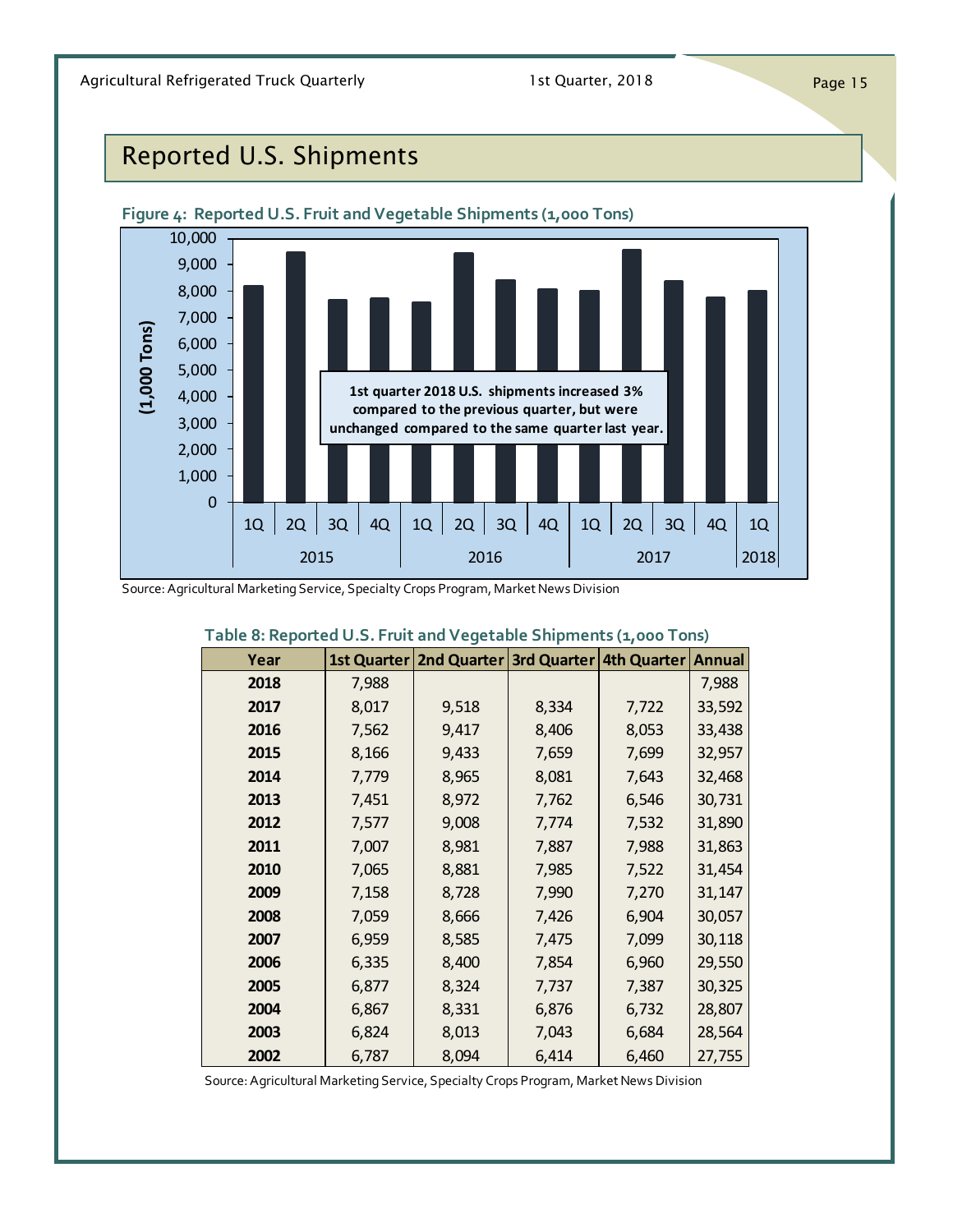## Reported Shipments by Selected Commodities

| <b>Commodity</b>                                                                      | <b>1st Quarter</b> | <b>Previous</b> | <b>Same Quarter</b> |                     | <b>Current Quarter as % change from:</b> |
|---------------------------------------------------------------------------------------|--------------------|-----------------|---------------------|---------------------|------------------------------------------|
|                                                                                       | 2018               | Quarter         | <b>Last Year</b>    | <b>Previous Qtr</b> | <b>Same Qtr Last Year</b>                |
| <b>Potatoes</b>                                                                       | 1,118              | 1,170           | 1,119               | $-4%$               | 0%                                       |
| <b>Apples</b>                                                                         | 914                | 895             | 832                 | 2%                  | 10%                                      |
| <b>Onions Dry</b>                                                                     | 540                | 525             | 573                 | 3%                  | $-6%$                                    |
| <b>Tomatoes</b>                                                                       | 432                | 334             | 481                 | 29%                 | $-10%$                                   |
| <b>Avocados</b>                                                                       | 296                | 235             | 261                 | 26%                 | 13%                                      |
| Lettuce, Iceberg                                                                      | 294                | 289             | 300                 | 2%                  | $-2\%$                                   |
| Lettuce, Romaine                                                                      | 291                | 281             | 320                 | 3%                  | $-9%$                                    |
| <b>Peppers, Bell Type</b>                                                             | 277                | 201             | 267                 | 38%                 | 4%                                       |
| <b>Cucumbers</b>                                                                      | 267                | 258             | 249                 | 3%                  | 7%                                       |
| <b>Strawberries</b>                                                                   | 260                | 166             | 269                 | 57%                 | $-3%$                                    |
| Source: Agricultural Marketing Service, Specialty Crops Program, Market News Division |                    |                 |                     |                     |                                          |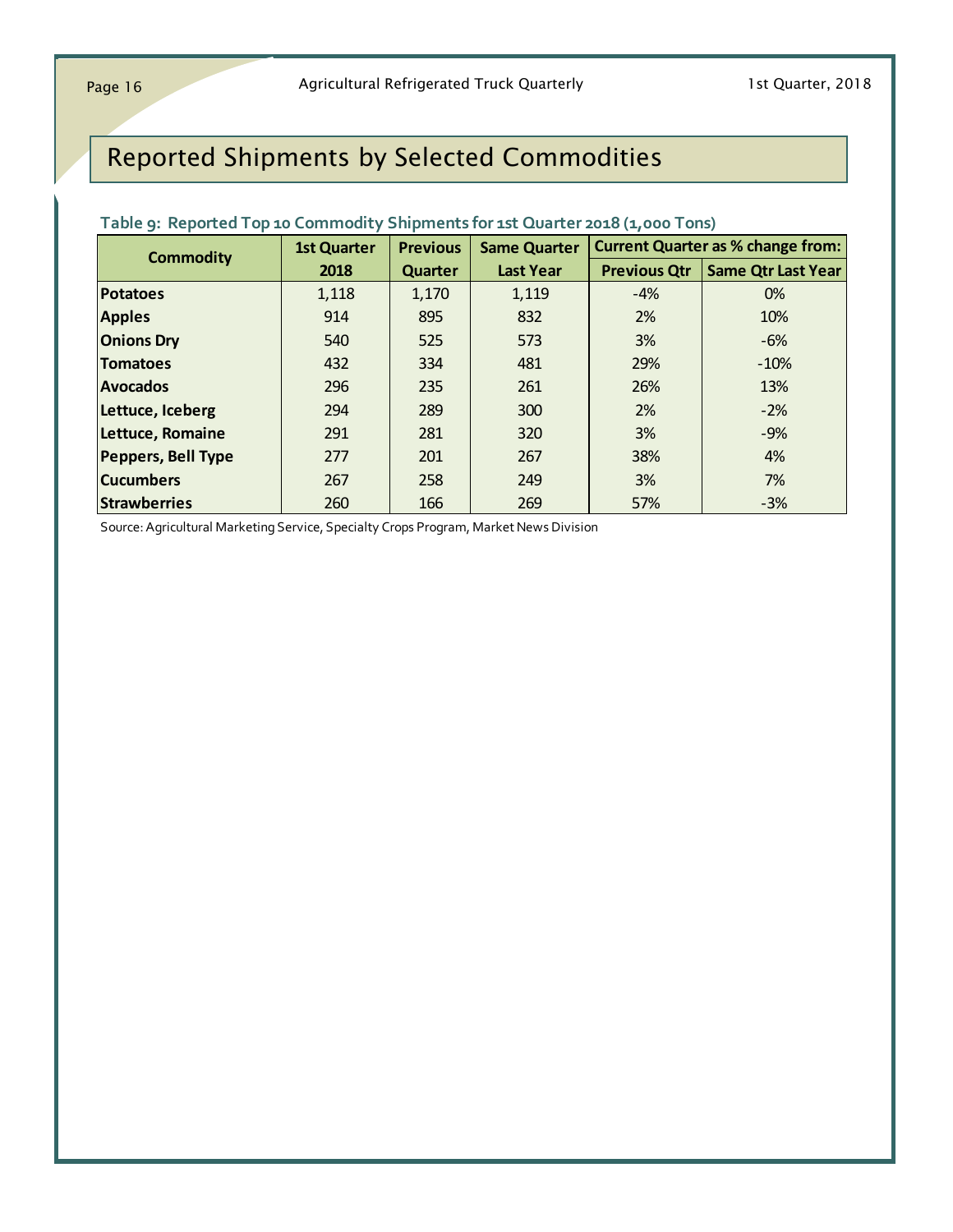# <span id="page-16-0"></span>Regional Markets

## **California**

### **Table 10: Reported Top Five Commodities Shipped from California (1,000 tons)**

|                                                                                       | Share of<br><b>Previous</b><br><b>1st Quarter</b> |                   | Same    |                  | <b>Current Quarter as %</b> |                  |  |  |
|---------------------------------------------------------------------------------------|---------------------------------------------------|-------------------|---------|------------------|-----------------------------|------------------|--|--|
| <b>Commodity</b>                                                                      | 2018                                              | <b>California</b> | Quarter | Quarter          | <b>Previous</b>             | <b>Same Qtr</b>  |  |  |
|                                                                                       |                                                   | <b>Total</b>      |         | <b>Last Year</b> | Qtr                         | <b>Last Year</b> |  |  |
| Celery                                                                                | 109                                               | 18%               | 179     | 115              | $-39%$                      | $-5%$            |  |  |
| <b>Carrots</b>                                                                        | 77                                                | 13%               | 76      | 85               | <b>2%</b>                   | $-9%$            |  |  |
| <b>Strawberries</b>                                                                   | 55                                                | 9%                | 113     | 57               | $-52%$                      | $-5%$            |  |  |
| Lettuce, Romaine                                                                      | 49                                                | 8%                | 137     | 56               | $-64%$                      | $-13%$           |  |  |
| Broccoli                                                                              | 44                                                | 8%                | 56      | 33               | $-21%$                      | 35%              |  |  |
| <b>Top 5 Total</b>                                                                    | 334                                               | 57%               | 561     | 346              | $-40%$                      | $-4%$            |  |  |
| <b>California Total</b>                                                               | 589                                               | 100%              | 1,433   | 561              | $-59%$                      | 5%               |  |  |
| Source: Agricultural Marketing Service, Specialty Crops Program, Market News Division |                                                   |                   |         |                  |                             |                  |  |  |

"-" indicates no reported shipments during the quarter.



### **Figure 5: California Truck Rates (\$/Mile)**

Source: Agricultural Marketing Service, Specialty Crops Program, Market News Division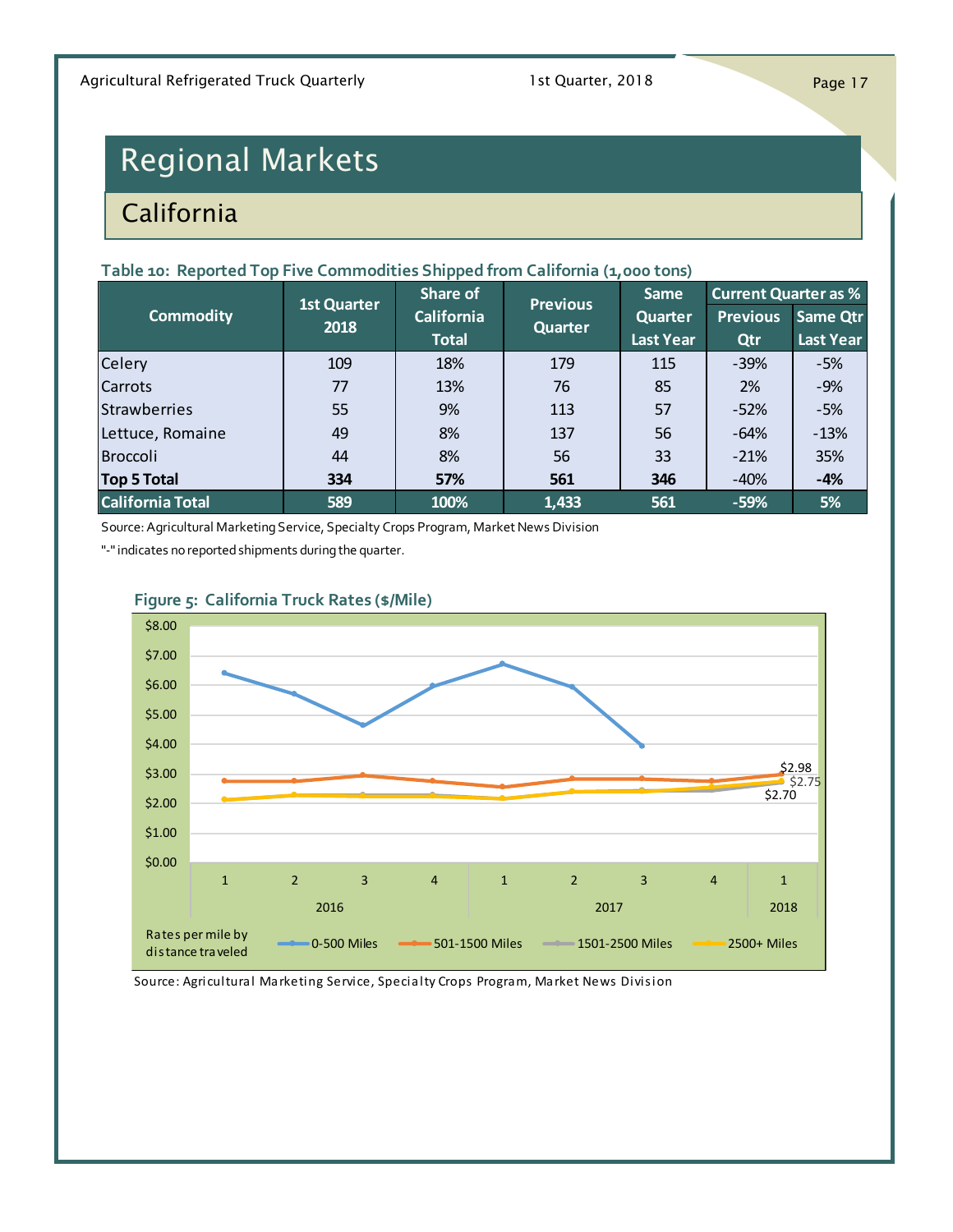| <b>Region/Reporting District</b>                                                | <b>Availability Rating, 1=Surplus to 5=Shortage</b> |                 |              |                    |  |
|---------------------------------------------------------------------------------|-----------------------------------------------------|-----------------|--------------|--------------------|--|
|                                                                                 | January                                             | <b>February</b> | <b>March</b> | <b>1st Quarter</b> |  |
| Imperial, Palo Verde, And Coachella Valleys                                     | 4.40                                                | 3.00            | 3.25         | 3.55               |  |
| <b>Kern District Californial</b>                                                | 4.40                                                | 3.00            | 3.25         | 3.55               |  |
| <b>Oxnard District Californial</b>                                              | 4.40                                                | 3.00            | 3.24         | 3.55               |  |
| Salinas-Watsonville California                                                  | n/a                                                 | n/a             | 3.50         | 3.50               |  |
| San Joaquin Valley California                                                   | 4.20                                                | 3.00            | 3.00         | 3.40               |  |
| Santa Maria California                                                          | 4.40                                                | 3.00            | 3.25         | 3.55               |  |
| <b>South District Californial</b>                                               | 4.00                                                | 3.00            | 3.00         | 3.33               |  |
| <b>Regional Average Availability</b>                                            | 4.30                                                | 3.00            | 3.21         | 3.50               |  |
|                                                                                 |                                                     |                 |              |                    |  |
| Diesel Fuel Price (\$/gallon)                                                   | 3.64                                                | 3.68            | 3.65         | 3.66               |  |
| Diesel Fuel Source: Energy Information Administration/U.S. Department of Energy |                                                     |                 |              |                    |  |

#### **Figure 6: California Truck Overview**

For the purpose of this report the California sub-group of the West Coast PAD District 5 was used to represent the diesel fuel price.

**Volume:** Total reported shipments of fruits and vegetables from California during the first quarter of 2018 were 589 thousand tons, a 5 percent increase from the same quarter last year. The sum of the top five commodities decreased 4 percent from the previous year, despite a 35 percent increase in broccoli, which displaced iceberg lettuce from the top 5.

**Rates:** The quarterly average truck rate for shipments between 501 and 1,500 miles was \$2.98 per mile, 7 percent higher than the previous quarter, and 16 percent higher than the same quarter last year.

**Truck Overview:** Diesel fuel prices averaged \$3.66 per gallon, 6 percent higher than the previous quarter, and 24 percent higher than the same period last year. Truck availability in all California districts was reported as a shortage from the beginning to mid-January; from the end of January through mid-March, shippers reported adequate availability with some districts reporting a slight shortage during the last week of March.

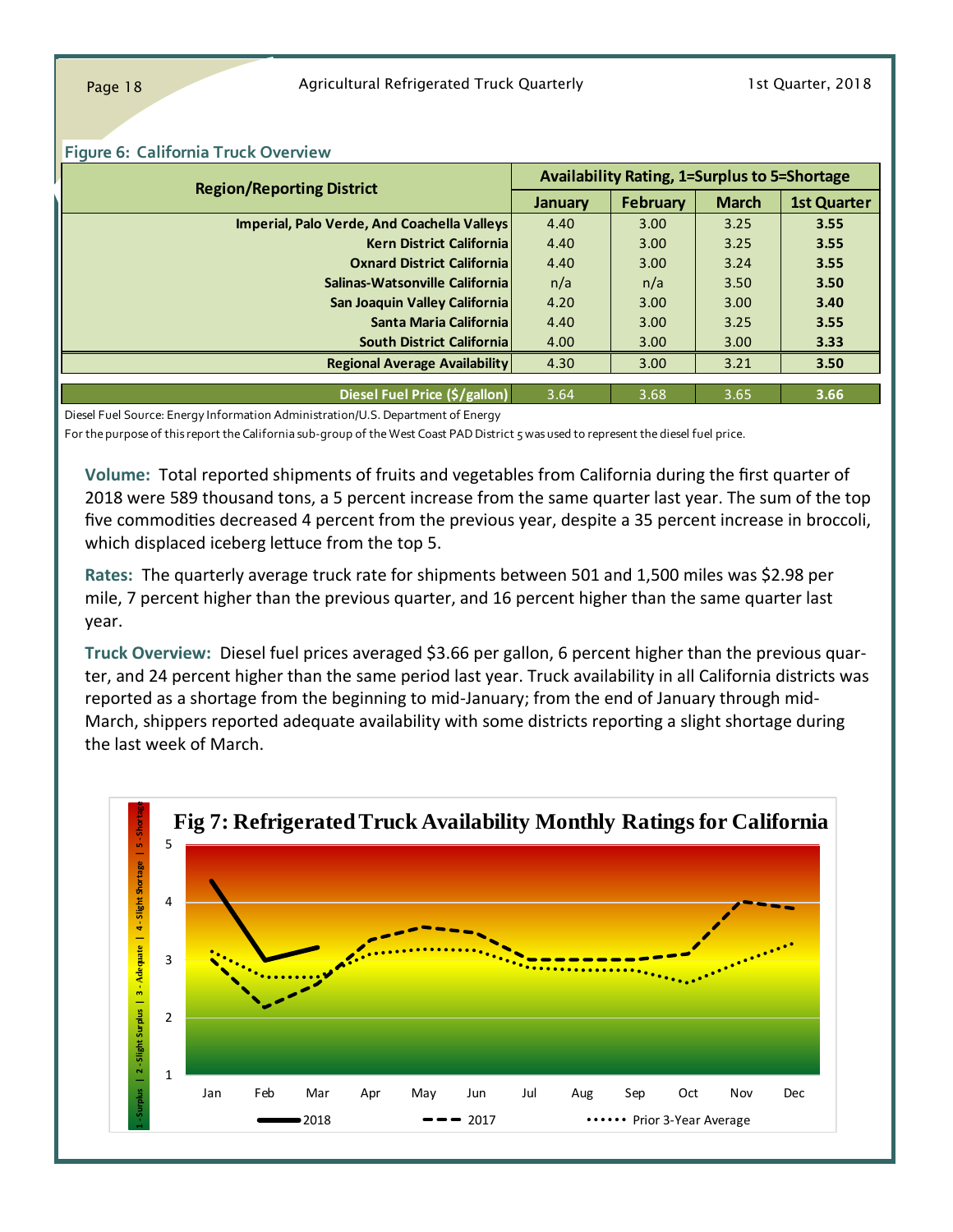## <span id="page-18-0"></span>Pacific Northwest (PNW)

### **Table 11: Reported Top Four Commodities Shipped from PNW (1,000 tons)**

|                                                                                       | 1st Quarter | <b>Share of PNW</b> | <b>Previous</b> | Same             | <b>Current Quarter as %</b> |                  |  |
|---------------------------------------------------------------------------------------|-------------|---------------------|-----------------|------------------|-----------------------------|------------------|--|
| <b>Commodity</b>                                                                      | 2018        | <b>Total</b>        | <b>Quarter</b>  | <b>Quarter</b>   | <b>Previous</b>             | Same Qtr         |  |
|                                                                                       |             |                     |                 | <b>Last Year</b> | Qtr                         | <b>Last Year</b> |  |
| Apples                                                                                | 806         | 44%                 | 743             | 723              | 8%                          | 12%              |  |
| Potatoes                                                                              | 554         | 31%                 | 588             | 559              | $-6%$                       | $-1%$            |  |
| <b>Onions Dry</b>                                                                     | 335         | 18%                 | 382             | 378              | $-12%$                      | $-11%$           |  |
| Pears                                                                                 | 119         | 7%                  | 155             | 123              | $-23%$                      | $-4%$            |  |
| <b>Top 4 Total</b>                                                                    | 1,814       | 100%                | 1,869           | 1,783            | $-3%$                       | 2%               |  |
| <b>PNW Total</b>                                                                      | 1,814       | 100%                | 1,871           | 1,783            | $-3%$                       | 2%               |  |
| Source: Agricultural Marketing Service, Specialty Crops Program, Market News Division |             |                     |                 |                  |                             |                  |  |

"-" indicates no reported shipments during the quarter.



### **Figure 8: PNW Truck Rates (\$/Mile)**

Source: Agricultural Marketing Service, Specialty Crops Program, Market News Division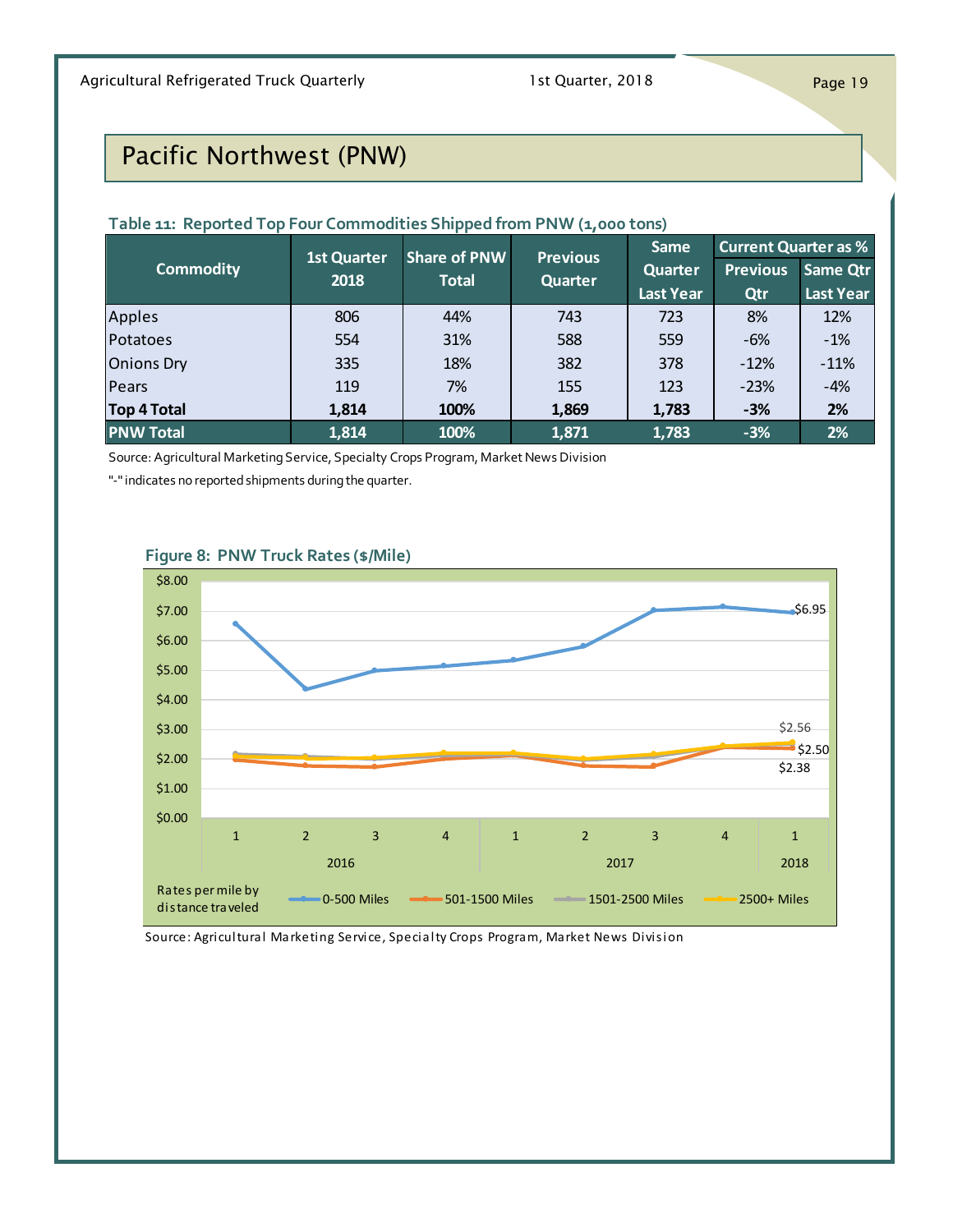| Figure 9: PNW Truck Overview                                                    |                                                     |                 |              |                    |  |
|---------------------------------------------------------------------------------|-----------------------------------------------------|-----------------|--------------|--------------------|--|
| <b>Region/Reporting District</b>                                                | <b>Availability Rating, 1=Surplus to 5=Shortage</b> |                 |              |                    |  |
|                                                                                 | <b>January</b>                                      | <b>February</b> | <b>March</b> | <b>1st Quarter</b> |  |
| <b>Columbia Basin Washington</b>                                                | 4.80                                                | 3.00            | 3.00         | 3.60               |  |
| <b>Idaho And Malheur County, Oregon</b>                                         | 5.00                                                | 3.00            | 3.00         | 3.67               |  |
| Upper Valley, Twin Falls-Burley District Idaho                                  | 5.00                                                | 3.11            | 3.00         | 3.70               |  |
| <b>Yakima Valley &amp; Wenatchee District Washington</b>                        | 4.44                                                | 3.22            | 3.00         | 3.55               |  |
| <b>Regional Average Availability</b>                                            | 4.81                                                | 3.08            | 3.00         | 3.63               |  |
|                                                                                 |                                                     |                 |              |                    |  |
| Diesel Fuel Price (\$/gallon)                                                   | 3.09                                                | 3.10            | 3.08         | 3.09               |  |
| Diesel Fuel Source: Energy Information Administration/U.S. Department of Energy |                                                     |                 |              |                    |  |

#### **Figure 9: PNW Truck Overview**

For the purpose of this report the West Coast less California District was used to represent the diesel fuel price for PNW.

**Volume:** Total reported shipments of fruits and vegetables from the Pacific Northwest (PNW) during the first quarter of 2018 were 1.81 million tons, an increase of 2 percent from the same quarter last year. The top commodity – apples – increased 12 percent from the previous year, enough to increase the quarterly total by offsetting decreases in potatoes, onions, and pears.

**Rates:** The quarterly average truck rate for shipments between 501 and 1,500 miles was \$2.38 per mile, the same as the previous quarter and 11 percent higher than the same quarter last year.

**Truck Overview:** Diesel fuel prices averaged \$3.09 per gallon, 1 percent higher than last quarter, and 12 percent higher than the same period last year. Shippers in most districts across the PNW reported shortage conditions for truck availability each week from January through the first week of February. However, availability was adequate for the remainder of the quarter.

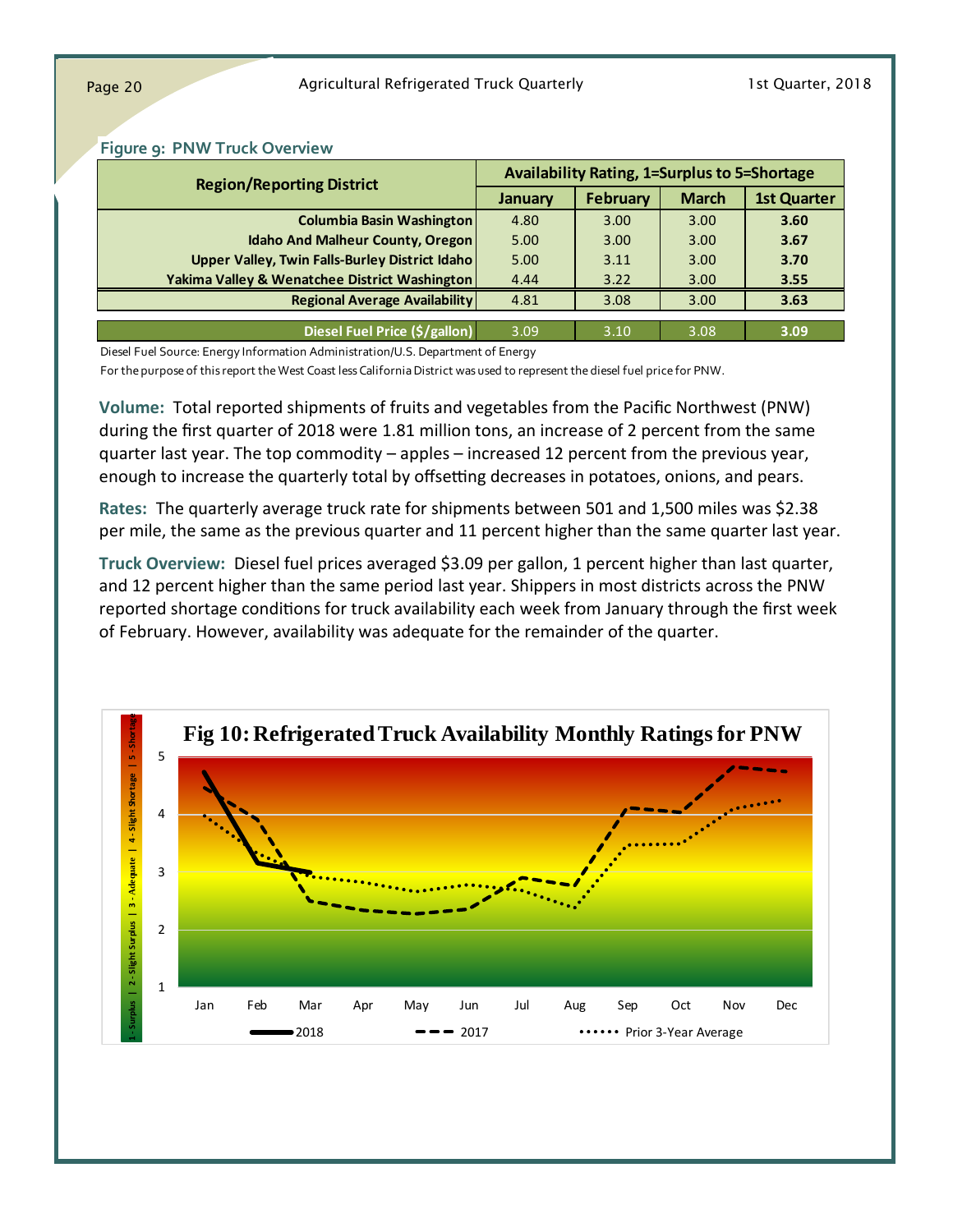## <span id="page-20-0"></span>Mexico Border Crossings

| Table 12: Reported Top Five Commodities Shipped from Mexico (1,000 tons)              |                    |                     |                 |                  |                             |                  |  |
|---------------------------------------------------------------------------------------|--------------------|---------------------|-----------------|------------------|-----------------------------|------------------|--|
|                                                                                       | <b>1st Quarter</b> | Share of            | <b>Previous</b> | <b>Same</b>      | <b>Current Quarter as %</b> |                  |  |
| <b>Commodity</b>                                                                      | 2018               | <b>Mexico Total</b> | Quarter         | Quarter          | <b>Previous</b>             | <b>Same Qtr</b>  |  |
|                                                                                       |                    |                     |                 | <b>Last Year</b> | Qtr                         | <b>Last Year</b> |  |
| <b>Tomatoes</b>                                                                       | 276                | 9%                  | 199             | 282              | 39%                         | $-2%$            |  |
| <b>Avocados</b>                                                                       | 272                | 9%                  | 235             | 248              | 16%                         | 10%              |  |
| <b>Cucumbers</b>                                                                      | 259                | 9%                  | 221             | 236              | 17%                         | 10%              |  |
| Peppers, Bell Type                                                                    | 229                | 8%                  | 115             | 205              | 98%                         | 12%              |  |
| Tomatoes, Plum Type                                                                   | 209                | 7%                  | 148             | 217              | 41%                         | $-4%$            |  |
| <b>Top 5 Total</b>                                                                    | 1,244              | 41%                 | 919             | 1,187            | 35%                         | 5%               |  |
| <b>Mexico Total</b>                                                                   | 3,040              | 100%                | 2,319           | 2,965            | 31%                         | 3%               |  |
| Source: Agricultural Marketing Service, Specialty Crops Program, Market News Division |                    |                     |                 |                  |                             |                  |  |

"-" indicates no reported shipments during the quarter.

### **Figure 11: Mexico Truck Overview**

| Figure 11: Mexico Truck Overview<br><b>Availability Rating, 1=Surplus to 5=Shortage</b><br><b>Region/Reporting District</b> |                |          |              |                    |  |  |  |
|-----------------------------------------------------------------------------------------------------------------------------|----------------|----------|--------------|--------------------|--|--|--|
|                                                                                                                             | <b>January</b> | February | <b>March</b> | <b>1st Quarter</b> |  |  |  |
| <b>Mexico Crossings Through Nogales, Arizona</b>                                                                            | 4.40           | 3.00     | 3.50         | 3.63               |  |  |  |
| <b>Mexico Crossings Through Texas</b>                                                                                       | 4.40           | 3.00     | 3.75         | 3.72               |  |  |  |
| <b>Regional Average Availability</b>                                                                                        | 4.40           | 3.00     | 3.63         | 3.68               |  |  |  |
|                                                                                                                             |                |          |              |                    |  |  |  |
| Diesel Fuel Price, through Arizona(\$/gallon)                                                                               | 3.09           | 3.10     | 3.08         | 3.09               |  |  |  |
| Diesel Fuel Price, through Texas (\$/gallon)                                                                                | 2.81           | 2.84     | 2.80         | 2.81               |  |  |  |
| Diesel Fuel Source: Energy Information Administration/U.S. Department of Energy                                             |                |          |              |                    |  |  |  |

For the purpose of this report the Gulf Coast PAD District 3 was used to represent the diesel fuel price through Texas.

For the purpose of this report the West Coast less California District was used to represent the diesel fuel price through Arizona.

### **Table 13: Top 5 Commodities Shipped to U.S from Mexico by State of Entry (1,000 tons)**

| Table 13: Top 5 Commodities Shipped to U.S from Mexico by State of Entry (1,000 tons) |       |                        |     |                            |       |  |
|---------------------------------------------------------------------------------------|-------|------------------------|-----|----------------------------|-------|--|
| <b>Texas</b>                                                                          |       | <b>California</b>      |     | <b>Arizona</b>             |       |  |
| <b>Avocados</b>                                                                       | 266   | <b>Asparagus</b>       | 65  | <b>Cucumbers</b>           | 183   |  |
| <b>Tomatoes</b>                                                                       | 147   | <b>Onions Green</b>    | 46  | Squash                     | 168   |  |
| <b>Limes</b>                                                                          | 106   | <b>Misc Tropical</b>   | 35  | <b>Peppers, Bell Type</b>  | 168   |  |
| <b>Onions Dry</b>                                                                     | 95    | <b>Strawberries</b>    | 30  | <b>Tomatoes, Plum Type</b> | 129   |  |
| <b>Strawberries</b>                                                                   | 72    | Peppers, Other         | 28  | <b>Tomatoes</b>            | 118   |  |
| <b>Top 5 Total</b>                                                                    | 686   | <b>Top 5 Total</b>     | 204 | <b>Top 5 Total</b>         | 766   |  |
| <b>Mexico-TX Total</b>                                                                | 1,424 | <b>Mexico-CA Total</b> | 431 | <b>Mexico-AZ Total</b>     | 1,177 |  |

Source: Agricultural Marketing Service, Specialty Crops Program, Market News Division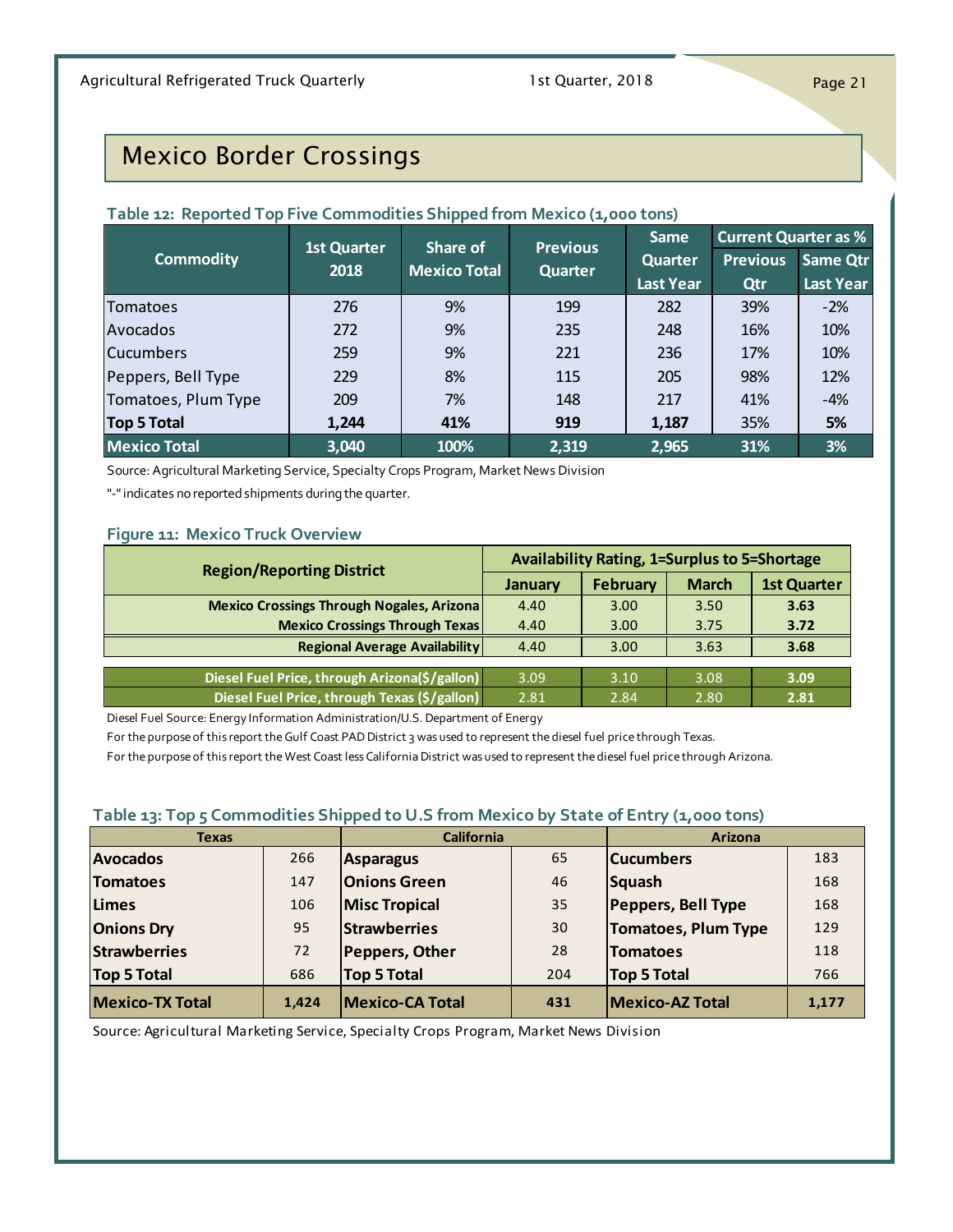



Source: Agricultural Marketing Service, Specialty Crops Program, Market News Division



### **Figure 13: Mexico-Texas Truck Rates (\$/Mile)**

Source: Agricultural Marketing Service, Specialty Crops Program, Market News Division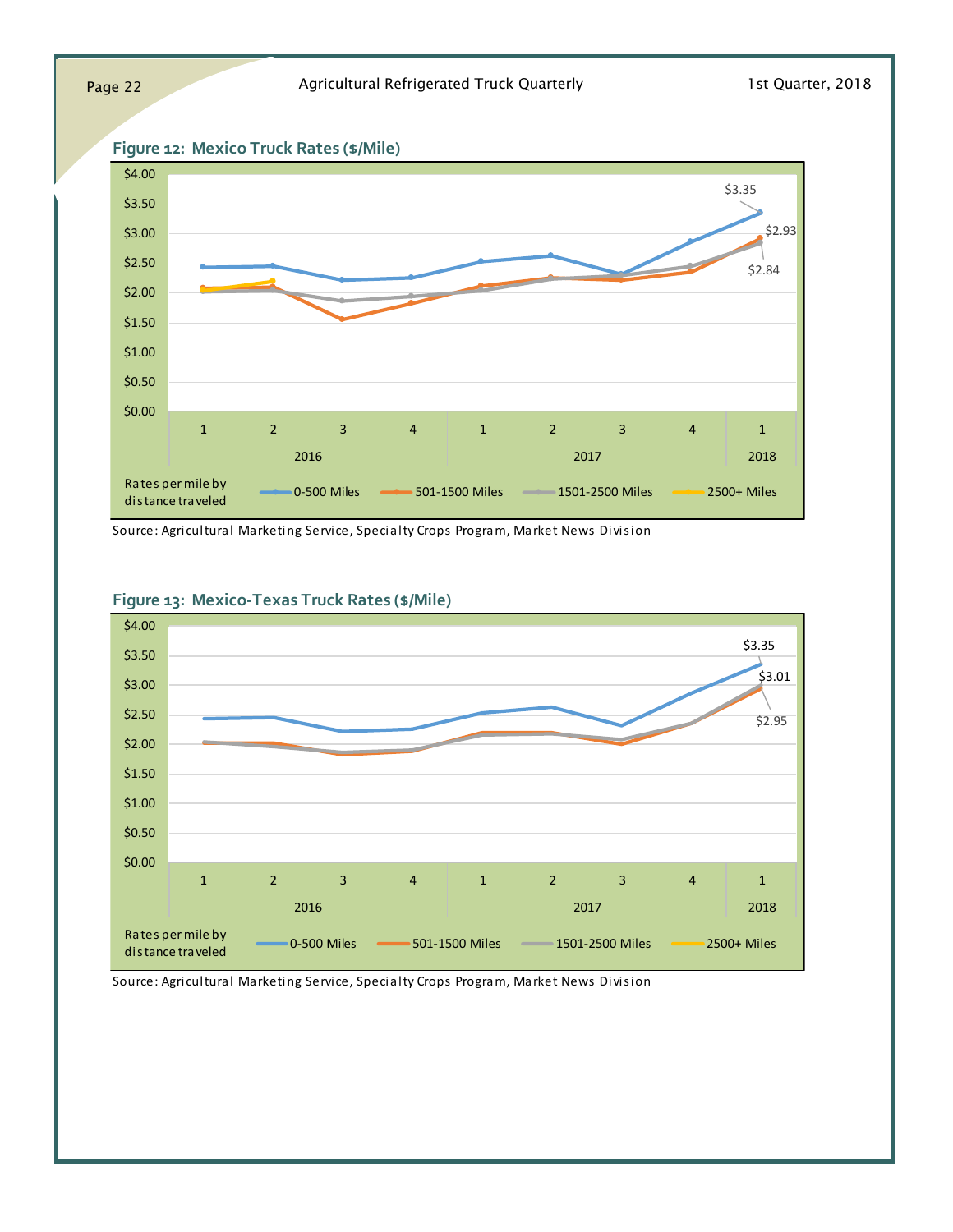### Agricultural Refrigerated Truck Quarterly **1st Quarter, 2018** Page 23

**Figure 14: Mexico-Arizona Truck Rates (\$/Mile)**



Source: Agricultural Marketing Service, Specialty Crops Program, Market News Division

**Volume:** Total reported shipments of fruits and vegetables from Mexico during the first quarter of 2018 were 3 million tons, 3 percent more than the same quarter last year. The sum of the top five commodities increased 5 percent from last year with increases in avocados, cucumbers, and bell peppers offsetting decreases in tomatoes.

**Rates:** Truck rates for shipments between 501 and 1,500 miles from the Texas border crossings averaged \$2.95 per mile, up 25 percent from the previous quarter, and 35 percent higher than the same quarter last year. Rates for shipments between 501 and 1,500 miles from the Arizona border crossings averaged \$2.92 per mile, up 23 percent from last quarter, and 42 percent higher than the same quarter last year.

**Truck Overview:** Diesel fuel prices for border crossings from Texas averaged \$2.81 per gallon, 5 percent higher than the previous quarter, and 16 percent higher than the same quarter last year. Diesel fuel prices for border crossings from Arizona averaged \$3.09 per gallon, 1 percent higher than the previous quarter, and 12 percent higher than the same period last year. There was a reported shortage of truck availability through the Arizona and Texas border crossings at the beginning of the quarter through the end of January. Reported truck availability was adequate for the remainder of the quarter with the exception of a slight shortage at the end of March.

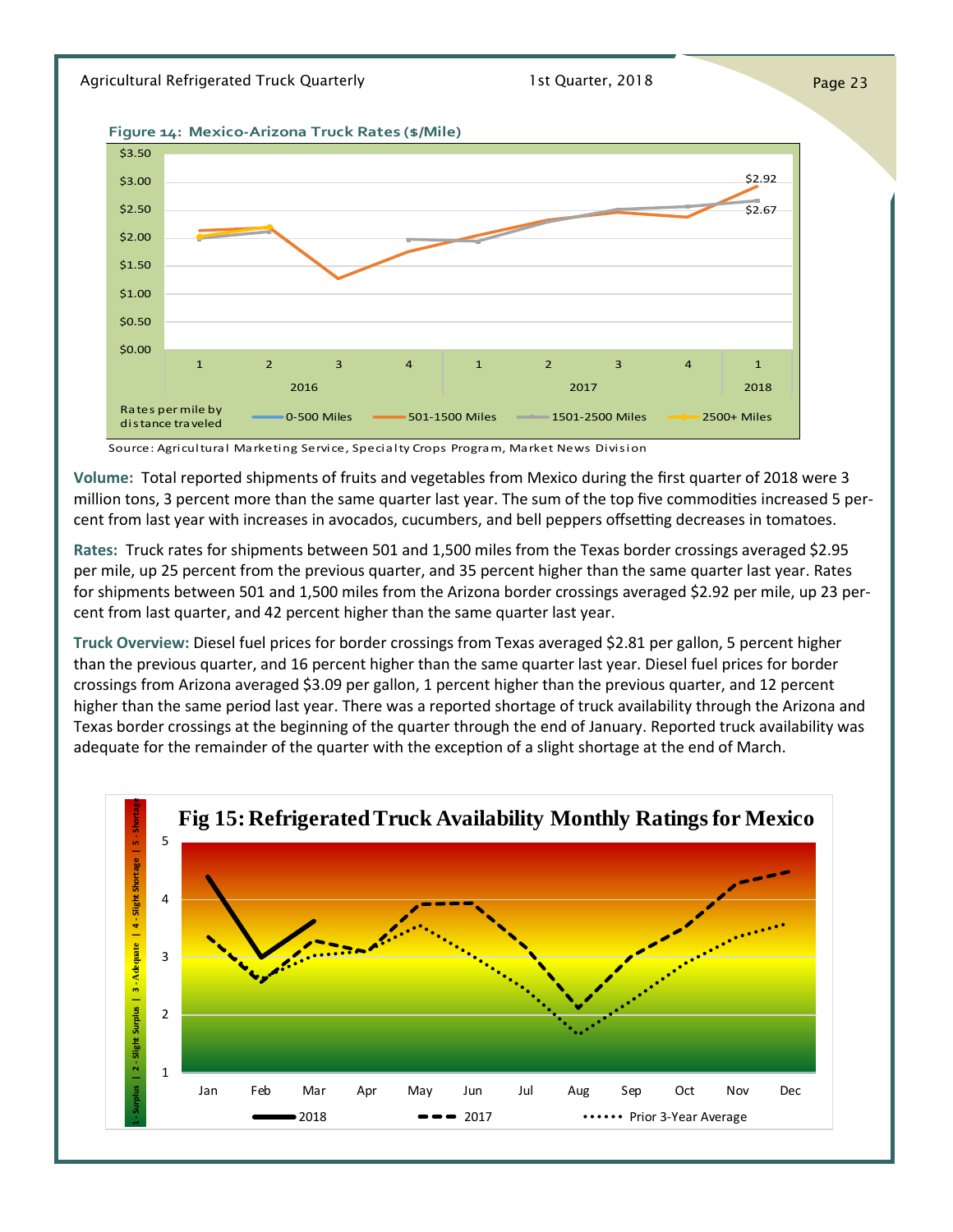### <span id="page-23-0"></span>Arizona

|                      |      | <b>Previous</b><br><b>1st Quarter</b><br>Share of                                     |                | <b>Current Quarter as %</b><br>Same |                 |                  |  |  |  |
|----------------------|------|---------------------------------------------------------------------------------------|----------------|-------------------------------------|-----------------|------------------|--|--|--|
| <b>Commodity</b>     | 2018 | <b>Arizona Total</b>                                                                  | <b>Quarter</b> | <b>Quarter</b>                      | <b>Previous</b> | Same Qtr         |  |  |  |
|                      |      |                                                                                       |                | <b>Last Year</b>                    | Qtr             | <b>Last Year</b> |  |  |  |
| Lettuce, Romaine     | 219  | 29%                                                                                   | 131            | 246                                 | 67%             | $-11%$           |  |  |  |
| Lettuce, Iceberg     | 218  | 29%                                                                                   | 121            | 224                                 | 80%             | $-3%$            |  |  |  |
| Lettuce, Processed   | 112  | 15%                                                                                   | 57             | 105                                 | 97%             | 6%               |  |  |  |
| <b>Celery</b>        | 39   | 5%                                                                                    | 2              | 31                                  | 1,963%          | 25%              |  |  |  |
| Spinach              | 32   | 4%                                                                                    | 13             | 32                                  | 139%            | $-2%$            |  |  |  |
| Top 5 Total          | 619  | 83%                                                                                   | 324            | 638                                 | 91%             | $-3%$            |  |  |  |
| <b>Arizona Total</b> | 746  | 100%                                                                                  | 427            | 765                                 | 75%             | $-3%$            |  |  |  |
|                      |      | Source: Agricultural Marketing Service, Specialty Crops Program, Market News Division |                |                                     |                 |                  |  |  |  |

### **Table 14: Reported Top Five Commodities Shipped from Arizona (1,000 tons)**

"-" indicates no reported shipments during the quarter.



### **Figure 16: Arizona Truck Rates (\$/Mile)**

Source: Agricultural Marketing Service, Specialty Crops Program, Market News Division

**Volume:** Total reported shipments of fruits and vegetables from the Arizona during the first quarter of 2018 were 746 thousand tons, a 3 percent decrease from the same quarter last year. The sum of the top five commodities also decreased 3 percent from the same quarter last year, led by decreases for romaine and iceberg lettuce and spinach, despite an increase in processed lettuce.

**Rates:** The quarterly average truck rate for shipments between 501 and 1,500 miles was \$3.11 per mile, 8 percent higher than last quarter.

**Truck Overview:** Diesel fuel prices averaged \$3.09 per gallon, 1 percent higher than the previous quarter and 12 percent higher than the same period last year. Truck availability in Arizona was reported as a shortage from the beginning to mid-January; from the end of January through mid-March, shippers reported adequate availability with a slight shortage during the last week of March.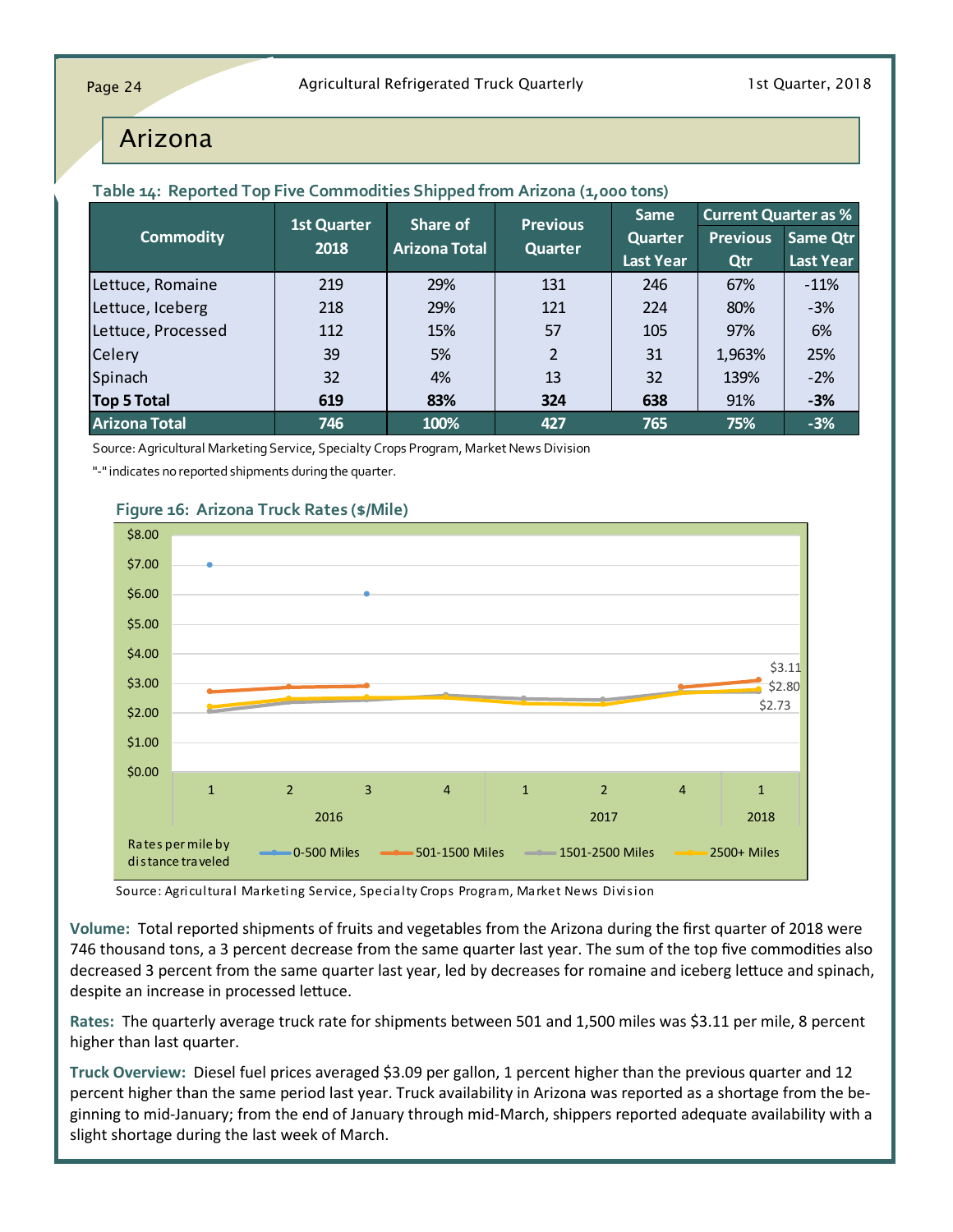

### **Figure 18: Arizona Truck Overview**

| <b>Region/Reporting District</b>                                                | <b>Availability Rating, 1=Surplus to 5=Shortage</b> |                 |              |                    |  |  |  |  |
|---------------------------------------------------------------------------------|-----------------------------------------------------|-----------------|--------------|--------------------|--|--|--|--|
|                                                                                 | January                                             | <b>February</b> | <b>March</b> | <b>1st Quarter</b> |  |  |  |  |
| Imperial, Palo Verde And Coachella Valleys,                                     | 4.40                                                | 3.00            | 3.25         | 3.55               |  |  |  |  |
| <b>California And Central And Western Arizona</b>                               |                                                     |                 |              |                    |  |  |  |  |
| <b>Mexico Crossings Through Nogales, Arizona</b>                                | 4.40                                                | 3.00            | 3.50         | 3.63               |  |  |  |  |
| <b>Regional Average Availability</b>                                            | 4.40                                                | 3.00            | 3.38         | 3.59               |  |  |  |  |
|                                                                                 |                                                     |                 |              |                    |  |  |  |  |
| Diesel Fuel Price (\$/gallon)                                                   | 3.09                                                | 3.10            | 3.08         | 3.09               |  |  |  |  |
| Diesel Fuel Source: Energy Information Administration/U.S. Department of Energy |                                                     |                 |              |                    |  |  |  |  |

For the purpose of this report the West Coast less California District was used to represent the diesel fuel price for Arizona.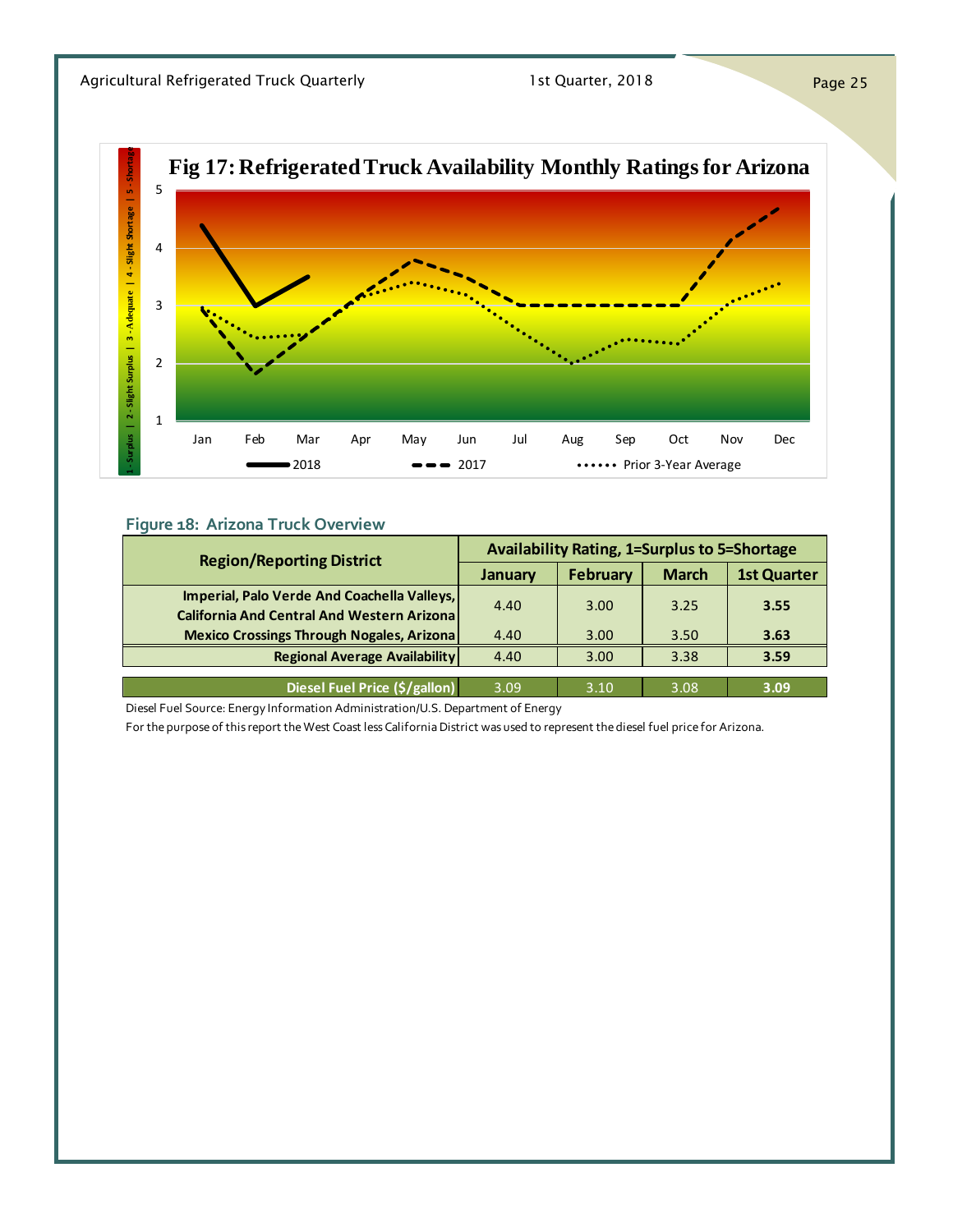### <span id="page-25-0"></span>Florida

|                                                                                       | <b>Previous</b><br><b>1st Quarter</b><br>Share of | Same                 | <b>Current Quarter as %</b> |                  |                 |                  |
|---------------------------------------------------------------------------------------|---------------------------------------------------|----------------------|-----------------------------|------------------|-----------------|------------------|
| <b>Commodity</b>                                                                      | 2018                                              | <b>Florida Total</b> | <b>Quarter</b>              | <b>Quarter</b>   | <b>Previous</b> | Same Qtr         |
|                                                                                       |                                                   |                      |                             | <b>Last Year</b> | Qtr             | <b>Last Year</b> |
| Tomatoes                                                                              | 140                                               | 20%                  | 69                          | 176              | 105%            | $-20%$           |
| <b>Strawberries</b>                                                                   | 104                                               | 14%                  | 19                          | 110              | 455%            | $-5%$            |
| Corn-Sweet                                                                            | 75                                                | 10%                  | 17                          | 83               | 330%            | $-10%$           |
| Cabbage                                                                               | 64                                                | 9%                   |                             | 86               |                 | $-26%$           |
| Peppers, Bell Type                                                                    | 46                                                | 6%                   | 19                          | 57               | 138%            | $-18%$           |
| Top 5 Total                                                                           | 429                                               | 60%                  | 124                         | 511              | 246%            | $-16%$           |
| <b>Florida Total</b>                                                                  | 718                                               | 100%                 | 272                         | 861              | 164%            | $-17%$           |
| Source: Agricultural Marketing Service, Specialty Crops Program, Market News Division |                                                   |                      |                             |                  |                 |                  |

**Table 15: Reported Top Five Commodities Shipped from Florida (1,000 tons)**

"-" indicates no reported shipments during the quarter.



Source: Agricultural Marketing Service, Specialty Crops Program, Market News Division

**Volume:** Total reported shipments of fruits and vegetables from Florida during the first quarter of 2018 were 718 thousand tons, down 17 percent from the same quarter last year. The sum of the top five commodities decreased 16 percent with decreases in all five commodities led by a 20 percent decrease in tomatoes, a 10 percent decrease in sweet corn, and a 26 percent decrease in cabbage.

**Rates:** The quarterly average truck rate for shipments between 501 and 1,500 miles was \$2.60 per mile, 11 percent higher than the previous quarter, and 29 percent higher than the same quarter last year.

**Truck Overview:** Diesel fuel prices averaged \$2.91 per gallon, 5 percent higher than last quarter, and 16 percent higher than the same period last year. Shippers in Florida reported mostly adequate truck availability throughout the quarter, with the exception of a shortage during the first week of the quarter and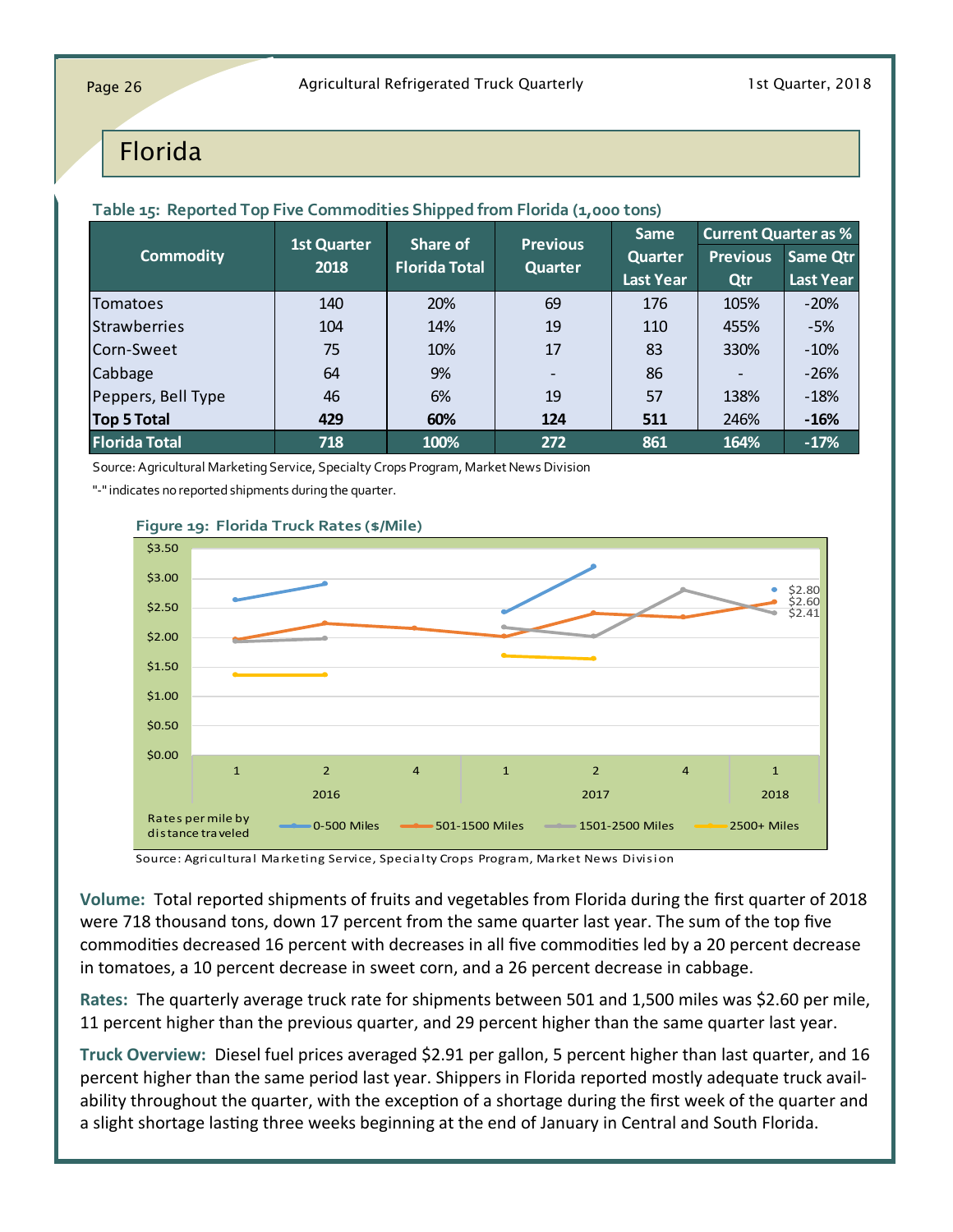Agricultural Refrigerated Truck Quarterly 1st Quarter, 2018 Page 27

### **Figure 20: Florida Truck Overview**

| Figure 20: Florida Truck Overview<br><b>Availability Rating, 1=Surplus to 5=Shortage</b><br><b>Region/Reporting District</b> |                |                 |              |                    |  |  |  |  |
|------------------------------------------------------------------------------------------------------------------------------|----------------|-----------------|--------------|--------------------|--|--|--|--|
|                                                                                                                              | <b>January</b> | <b>February</b> | <b>March</b> | <b>1st Quarter</b> |  |  |  |  |
| <b>Central &amp; South Florida</b>                                                                                           | 3.80           | 3.50            | 3.00         | 3.43               |  |  |  |  |
| <b>Florida</b>                                                                                                               | n/a            | 3.00            | 3.00         | 3.00               |  |  |  |  |
| South Floridal                                                                                                               | 3.17           | 3.20            | 3.00         | 3.12               |  |  |  |  |
| <b>Regional Average Availability</b>                                                                                         | 3.48           | 3.23            | 3.00         | 3.24               |  |  |  |  |
|                                                                                                                              |                |                 |              |                    |  |  |  |  |
| Diesel Fuel Price (\$/gallon)                                                                                                | 2.91           | 2.95            | 2.88         | 2.91               |  |  |  |  |
| Diesel Fuel Source: Energy Information Administration/U.S. Department of Energy                                              |                |                 |              |                    |  |  |  |  |

For the purpose of this report the Lower Atlantic District was used to represent the diesel fuel price for Florida.

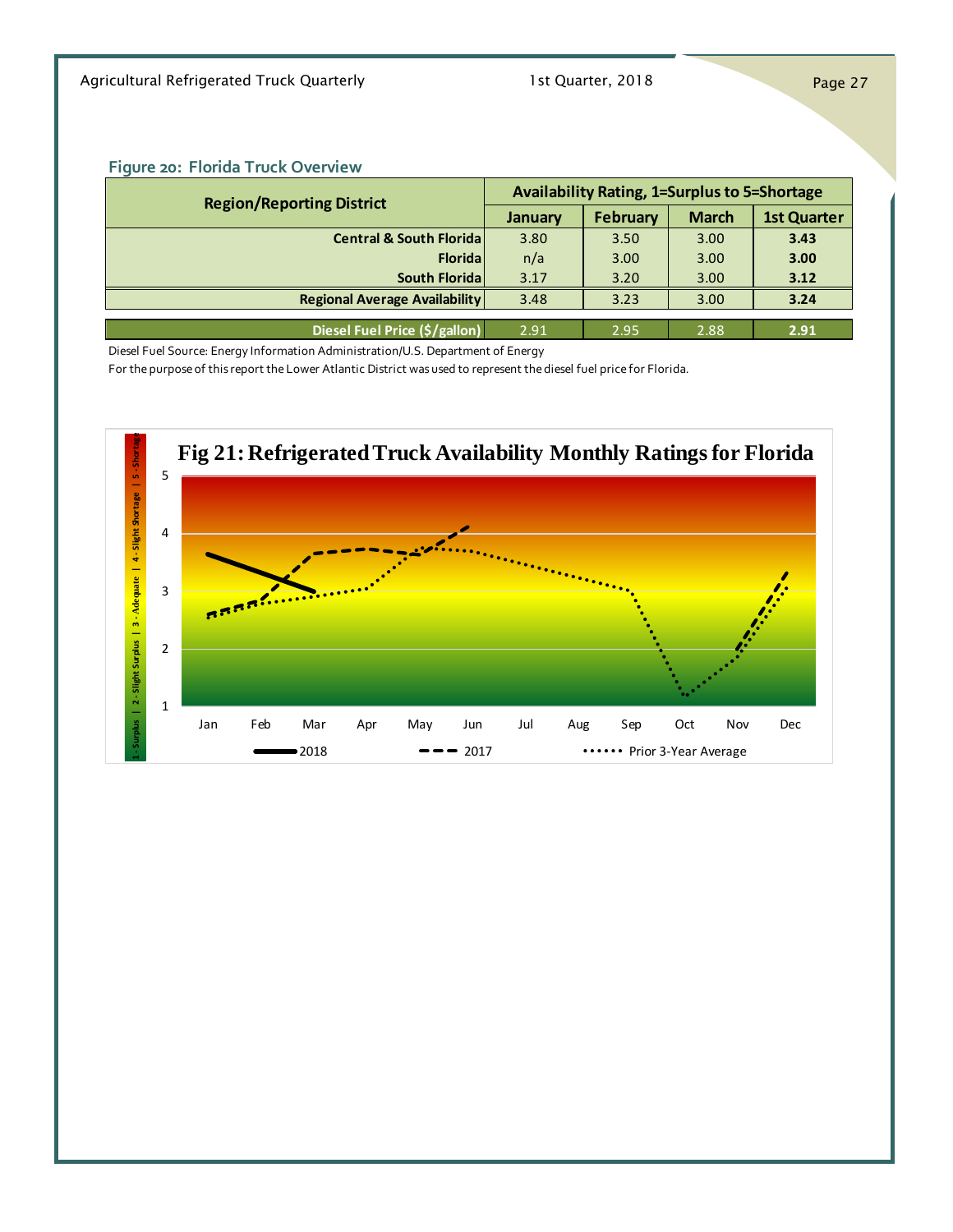# <span id="page-27-0"></span>Terms and References

**Data Sources:** This information is compiled from the weekly Specialty Crops *Truck Rate Report* by USDA, Agricultural Marketing Service (AMS), [Specialty Crops Program,](https://www.ams.usda.gov/about-ams/programs-offices/specialty-crops-program) Market News Division. The website is: [https://www.marketnews.usda.gov/mnp/fv](https://www.marketnews.usda.gov/mnp/fv-home)-home.

**Regional Markets:** For the regional markets, some States are grouped into producing regions. The Pacific Northwest region includes Idaho, Oregon, and Washington. The Great Lakes region includes Michigan, Minnesota, and Wisconsin. The Southeast region includes North Carolina, South Carolina and Georgia.

**Shipment Volumes:** Truck shipments for all commodities and origins are not available. Those obtainable are reported, but should not be interpreted as representing complete movements of a commodity. Truck shipments from all States are collected at shipping points and include both interstate and intrastate movements. They are obtained from various sources, including Federal marketing orders, administrative committees, Federal State Inspection Service, and shippers. Volume amounts are represented in 10,000 pound units, or 1,000 10-lb packages but are converted to 1,000 tons for this report. Mexican border crossings through Arizona and Texas data is obtained from the Department of Homeland Security (DHS), U.S. Customs and Border and Protection (CBP) through USDA, AMS, Market News.

**Rates:** This information is compiled from the weekly Specialty Crops *Truck Rate Report*. Rates quoted represent open (spot) market rates that shippers or receivers pay depending on basis of sale, per load, including truck brokers fees for shipments in truck load volume to a single destination. Extra charges for delivery to terminal markets, multipickup and multidrop shipments are not included unless otherwise stated. Rates are based on the most usual loads in 48-53 foot trailers from the origin shipping area to the destination receiving city. In areas where rates are based on package rates, per load rates were derived by multiplying the package rate by the number of packages in the most usual load in a 48-53 foot trailer. Slightly cheaper rates will be reported during Quarters 2 and 3 as about 50 percent of onion shipments from California are hauled on open flatbed trailers. During Quarter 3, less than 20 percent of onions hauled from Washington, Idaho, and Oregon are on open flatbeds.

**Regional Rates:** Rate data for 10 destination markets are used to calculate average origin regional rates.

**National Rates:** The national rates reflect the average of the regional rates, separated by mileage category and weighted by volume between origin and destination.